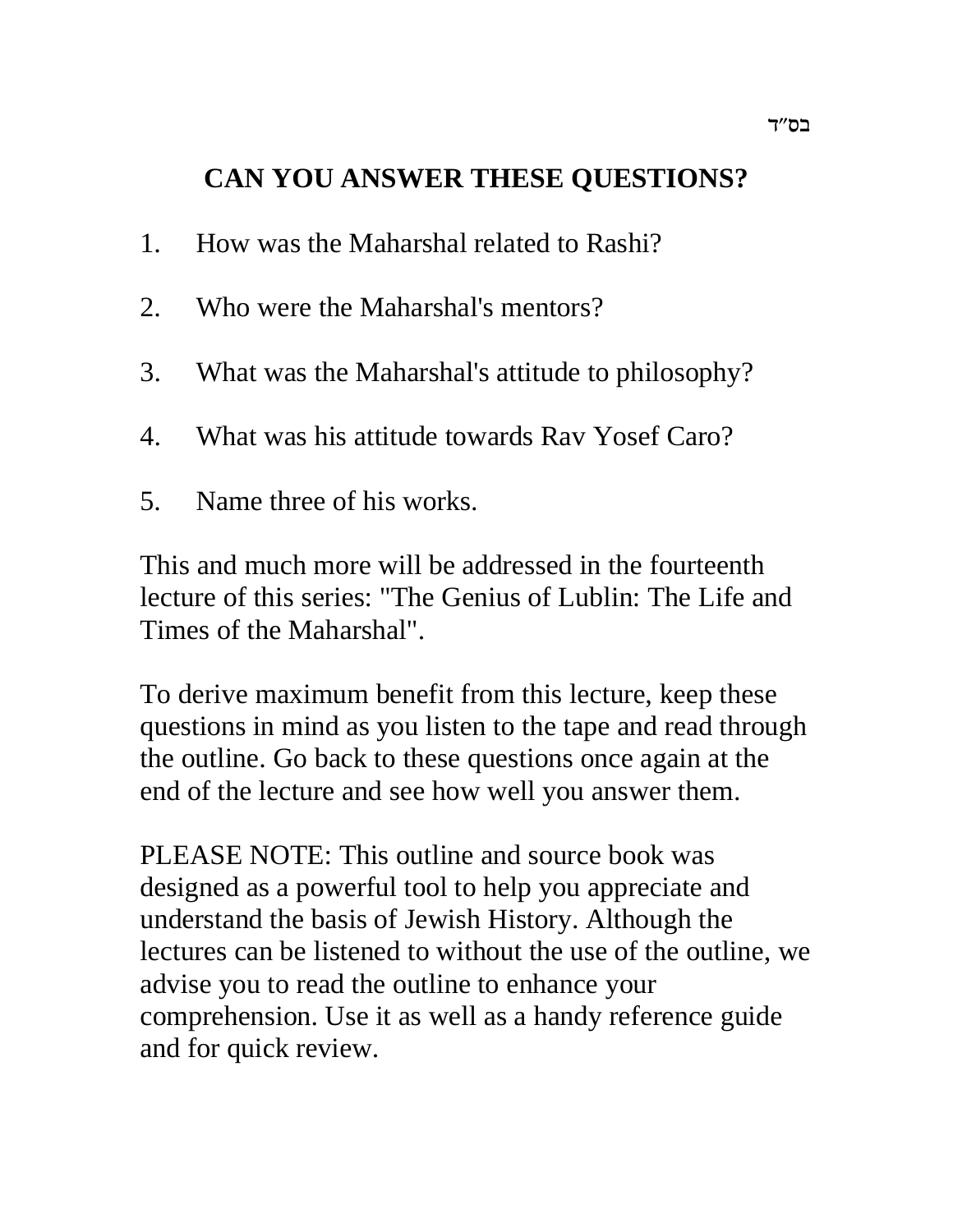# THE EPIC OF THE ETERNAL PEOPLE Presented by Rabbi Shmuel Irons

#### Series VII Lecture #14

#### THE GENIUS OF LUBLIN THE LIFE AND TIMES OF THE MAHARSHAL

#### The Giants of the Generation I.

 $A_{\cdot}$ 

ואש בחופה למה? אמר רבי חנינא: מלמד שכל אחד ואחד נכוה מחופתו של חבירו, אוי לה לאותה בושה, אוי לה לאותה כלימה. בבא בתרא ע״ה.

What is the purpose of the fire in the canopies that will be given to the righteous?  $- R$ . Chanina said: This teaches that each one will be burned by reason of [the superior] canopy of his friend. Alas, for such shame! Alas, for such reproach! Bava Basra 75a

**B.** 

ר׳ משה איסרלש הוא החסיד השלם אשר האיר בחבוריו עיני הגולה בספר תורת  $(1)$ העולה ותורת החטאת, והגהות על שלחן ערוך. והעמיד תלמידים הרבה והרביץ תורה בישראל בק״ק קראקא כמו עשרים שנה. ועלה אל א–להים בשנת של״ב. ס׳ צמח דוד מר׳ דוד גאנז תלמידו של הרמ״א

R. Moshe Isserless was the perfect *Chasid* who enlightened the eyes of the exile through his works Toras HaOlah and Toras HaChatos and glosses on the Shulchan Aruch. He established many disciples and spread Torah throughout Israel in the city of Cracow for approximately twenty years. His [soul] went up to G-d in the year [5] 332. R. David Ganz, a disciple of Ramo and author of Tzemach David

ר׳ שלמה לוריא מאוסטרא המאור הגדול נזר ישראל מופת הזמן, אשר לאורו ילכו בני  $(2)$ עמנו ומימיו שותין כל תפוצות ישראל, ושמעו הולך בכל העולם, והעמיד תלמידים הרבה והפליג על כל אנשי דורו, וחבר חבורו הגדול על כל שיטת התלמוד אשר איז ערך לגדלו לעומקו ולחריפותו וקרא אותו ים של שלמה וגם עשה שו"ת ונתבקש בישיבה של מעלה שנת של"ג. ס' צמח דוד ח"ר השל"ג

R. Shlomo Luria of Ostrog, the great light, the crown of Israel, the miracle of [our] time, whose light led the members of our people and whose waters were drunk by the dispersed of Israel. His reputation spread throughout the entire world and he established many disciples. He was the most outstanding of his generation. He composed a great work on the entire Talmud which is in a class by itself for its magnificence, depth and acuity. He called it "Yam Shel Shlomo". He also authored responsa. He was called to the Heavenly academy in the year [5]333 (1573). Sefer Tzemach David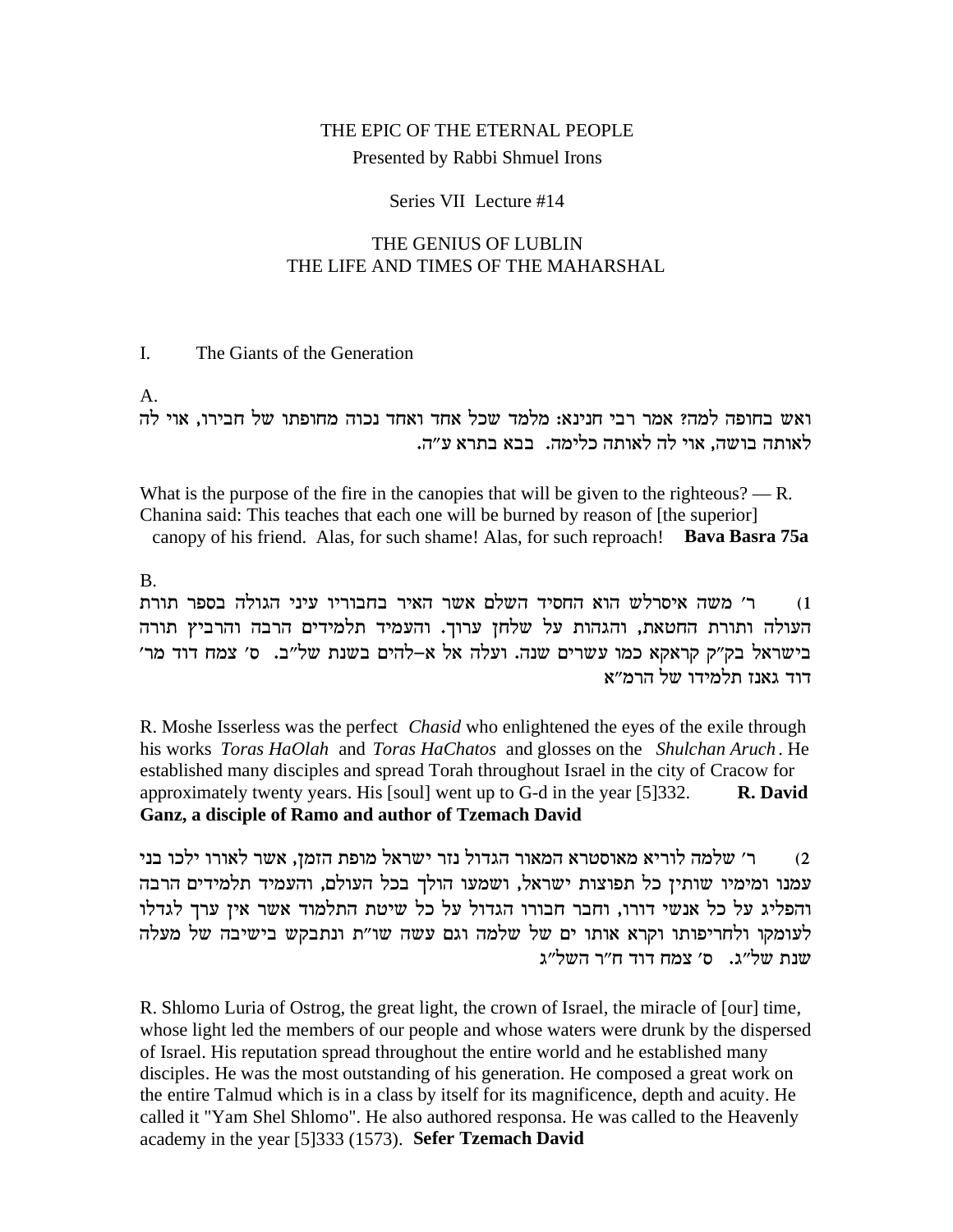$\mathbf{C}$ .

בימי חורפי למדתי אצל מ״ו האלוף הגדול מוהר״ר משה איסרליש ז״ל ואחריו נכנסתי לפני ולפנים אל היכל קדשו של מ"ו האלוף הגדול מוהר"ר שלמה לוריא ז"ל. הקדמת הסמ"ע

In my youth I studied by my master and teacher, the great authority, R. Moshe Isserless, of blessed memory. Afterwards, I entered the inner sanctum of the great Sanctuary of my master and teacher the great authority, R. Shlomo Luria, of blessed memory. Preface to Sefer Me'iras Einayim by R. Yehoshua Falk

 $\Pi$ . A Family of Torah

 $\mathbf{A}$ .

ועל רש״י יחוס בית אבי סמכתיו. יש״ש יבמות פ״ד סי׳ ל״ג  $(1)$ 

I relied upon Rashi, the [pride] of the lineage of my father's house. Yam Shel Shlomo, **Yevamos** 4:33

והנה אנה ד׳ לידי תשובות הלזו ובסופו נכתב יחוס של הגאון המחבר ז״ל ולא אמנע  $(2)$ מלהעלותם כדי שיהיו לעין כל נגלות. וזה לשונו אות באות מגוף הכתב עד כלות. הנה כאשר הייתי בקיץ שמ"ג בארץ מולדתי בק"ק ווירמיישא לדרוש בשלום א"א יצ"ו וגם כדי למלאות דברי ולקיים נדר אשר נדרתי בעת חליתי להשתטח על קבר אמי מורתי ז"ל ההגונה מרת יוטלן בת הפרנס והמנהיג כהר"ר אליעזר איש אופנהיים הנקברת בק"ק הנ"ל בעתה זאת בא אל א״א יצ״ו. כתב קטן מארץ לועז מאלוף אחד שהוא ג״כ מגזע ישרה ומייחס לוריא. וכן כתב להודיע לו ע״י כתב השתלשלות יחוס לוריא עד רש״י ז״ל כי כן שמע ממגידי אמת שספר היחוס יהא נגנז תחת יד א״א יצ״ו. ועל זה השיב לו ג״כ א״א יצ״ו בכתב כאשר ארשום וז"ל כך כתב א"א מורי זקני מוהר"ר יוחנז לוריא ז"ל בספרו וז"ל, אני יוחנז בז כבוד התורה מהור"ר אהרן. בן מהור"ר נתנאל בן מהור"ר יחיאל בן מהור"א שמשון מערפורט. בן הרבנית מרת מרים בת הגאון מהור"ר שלמה שפירא ואחותו של מהור"ר פרץ מקושטניץ. ומאבותיו של מהור"ר שלמה שפירא לא פסקה תורה מהם עד רש"י ז"ל כולם זכרונם לברכה ומנוחתם כבוד. זאת ועוד אחרת אותה הרבנית מרת מרים הנ"ל נ"ע תפסה ישיבה כמה ימים ושנים וישבה באוהל וילון לפני׳ ואמרה הלכה לפני בחורים מופלגים כך קבלתי מאבותי בכתב ובע"פ עכ"ל א"מ זקני מהור"ר יוחנן לוריא הנ"ל. וכך מסר א"א זקני פרנס ודיין כל מדינות עלזוז כהר"ר אהרן בן האלוף הנ"ל קודם מיתתו לבנו א"א האלוף מהור"ר שלמה לוריא וכך אמר לי א"א ז"ל מהור"ר שלמה קודם מיתתו כולם ינוחו על משכבותם בצרור החיים. ואני שמעתי עוד מפי זקן אחד פה ק"ק ווירמיישא היה נקרא בשמו משה אנוש והוא הי' מאוכלי שולחנו של א"א מורי זקני מהור"ר יוחנן לוריא ז"ל מפני שהיה דודו ושמע אותו זקן מפיו איך שנאבד ממנו ספר יחוסו במלחמה שקורין שווייצר קריג והיה כתוב ורשום בו יחוסו עד ר' יוחנן הסנדלר התנא הנזכר במשנה והיה א"א זקני מצער על אותו ספר כל ימיו יותר על ממונו שנגזל ממנו במלחמה זו והיה קורא עליו חבל על דאבדין ולא משתכחין כך שמעתי פה אלפה מאותו זקן הנ"ל פה ק"ק ווירמיישא, עד כאן לשון א"א יצ"ו בכתב שהשיב להאלוף הנ״ל מארץ לועז וכדי לקיים דברי ולחזק חברתי כתב הלועז בדף הל״ז ובאותו פעם העתקתי ג"כ וכתבתי אותו על ספר הלז הוא ג"כ מיחוס הנ"ל והיה שני בשני עמי. נאם הצעיר השפל אהרן בן מהור"ר משה יצ"ו בן האלוף בתורה מהור"ר שלמה בן הפרנס והדיין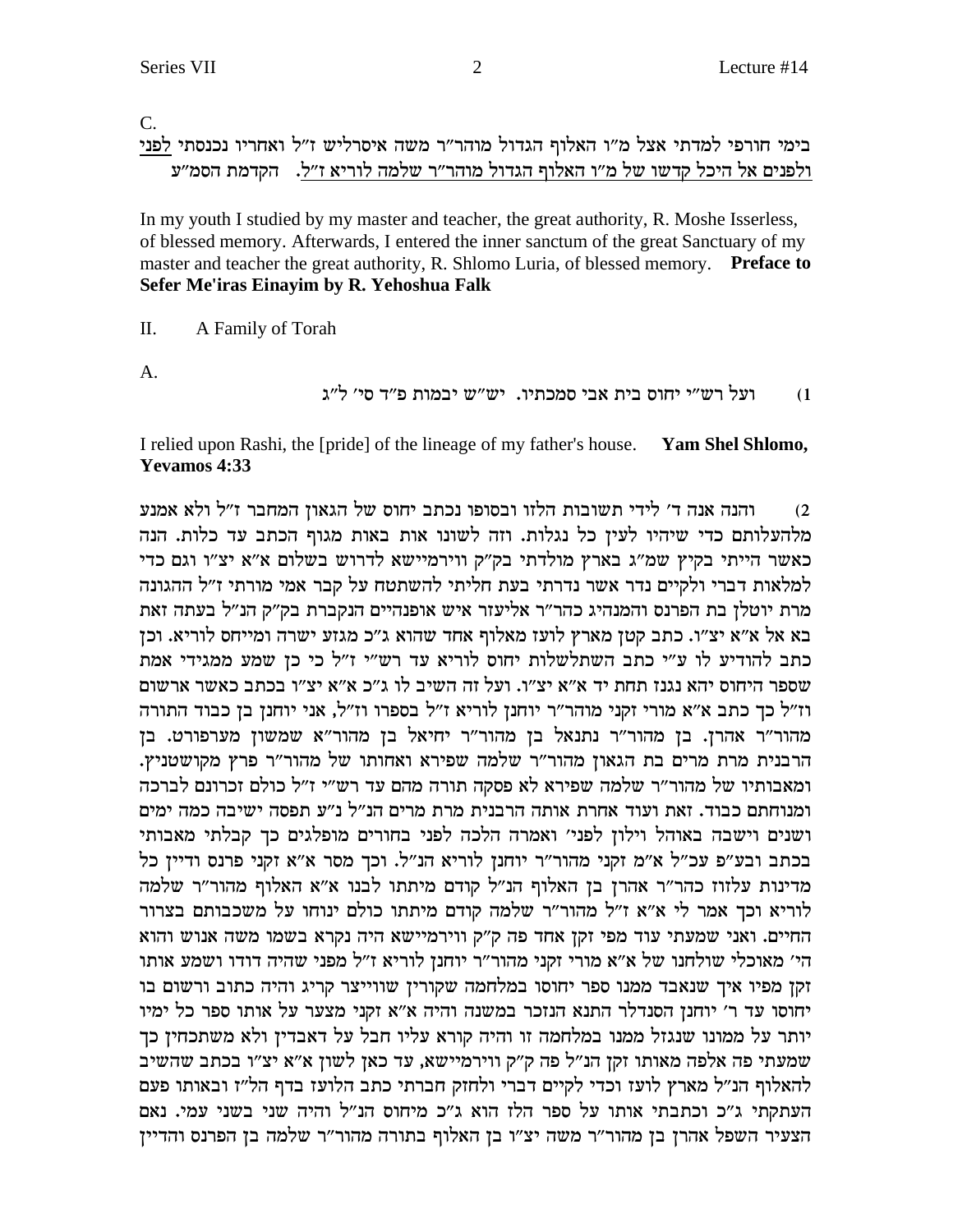'מהור״ר (שלמה) [אהרז] בן כבוד התורה מהור״ר יוחנן בן מהור״ר מהור״ר נתנאל בן מהור"ר יחיאל בן מהור"ר שמשון מערפורט וכל הנ"ל: עד כאן מצאתי בסוף התשובה הלז. שו״ת מהשר״ל ס׳ כ״ט

Behold, through G-d's providence, I acquired the previously quoted responsa. At the end of those responsa is written the lineage of the Gaon, the author (Maharshal), of blessed memory. I will not refrain from printing it in order that it become public knowledge. The following is the the entire text:

Behold, in the summer of [5]343 I was in my birthplace, Worms, [Germany], to see how my father was doing, may G-d protect him, and also in order to fulfill the vow that I made when I was sick to visit the grave of my mother, Ms. Yutlin, the daughter of the communal leader, R. Eliezer of Oppenheim, of blessed memory. At that time, a small document from Italy, was brought to my father, may G-d protect him, written by a prestigious member and a direct descendant of the Luria family. It was written in order to make known to him the entire genealogy of the family all the way back to Rashi, of blessed memory. He had heard from reliable sources that these genealogical records should be held in safe keeping under the auspices of my father, may G-d protect him. Regarding this, did my father reply to him in writing and wrote to him the following message: This is the text of what my father's [grand]father, my master R. Yochanon Luria, of blessed memory, wrote in his *sefer*, "I, Yochanon, the son of the honored Torah scholar R. Aharon, the son of R. Nasanel, the son of R. Yechiel, the son of R. Shimshon of Ehrfort, the son of the *Rabbanis* Mrs. Miriam, the daughter of the Gaon R. Shlomo Shapiro and the sister of R. Peretz of Kushtanitz. All of the generations from R. Shlomo Shapiro and back to Rashi were, without exception, Torah scholars. . . . Besides all of the above, Rabbanis Miriam, may she rest in Eden, headed a yeshiva for many years. She sat behind a curtain and taught Talmudic law to exceptional *bachurim*. This is what I received from my forefathers in writing and orally." . . . This is what my master, my grandfather, the leader and *dayan* of the entire area of Alsace, Aharon, the son of the previously mentioned master, told his son, my father, the master R. Shlomo Luria and so in turn transmitted this to me before his death. May they all rest peacefully for eternity, bound in the bond of life. In addition, I was told by a certain elder [scholar] who lived here in Worms by the name of Moshe Enosh, who was from those who sat at the table of my great grandfather, R. Yochanon Luria, of blessed memory, for [R. Yochanon] was his uncle, and he heard directly from him how his book of genealogy was lost in the Swiss War. In it was recorded his lineage all the way back to R. Yochanon HaSandlar, the Tana who is mentioned in the Mishna. My great grandfather was more greatly pained about the loss of that book than the loss of all of the money that was stolen from him during the war. . . . This is what my father wrote to that prestigious man from Italy. . . . He was a cousin of my father's. These are the words of Aharon, the son of R. Moshe, may G-d protect him, the son of the prestigious Torah scholar R. Shlomo, the son of the leader and *dayan* R. Aharon, the son of the prestigious Torah scholar, R. Yochanon, the son of R. Aharon, the son of R. Nasanel, the son of R. Yechiel, the son of R. Shimshon of Ehfort. **Teshuvas Maharshal 29**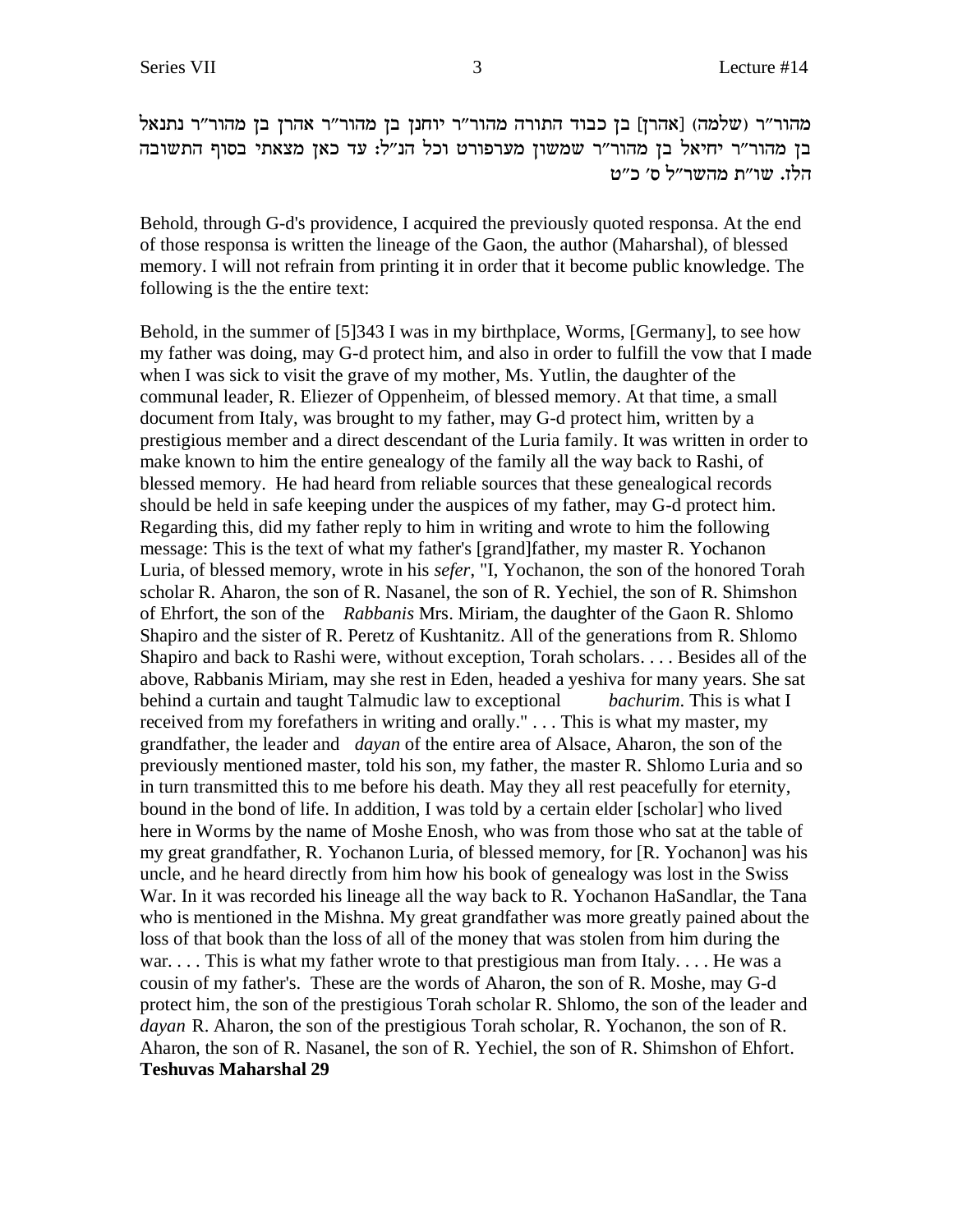B. R. Yitzchak Kloiber of Posen ד וברי שלמה בן מהר״ר יחיאל לורי״א זלה״ה הנקרא שר׳ יצחק. שו״ת מהרש״ל ס׳ א

These are the words of Shlomo, the son of R. Yechiel Luria, may his memory endure until the World to Come, who is called Reb Yitzchak's. **Teshuvas Maharshal 1**

d) כי כאשר נולדתי בעיר בית אבותי על ברכי זקני והורגלתי על זרועותיו הוא היה הטהור חסיד ועניו ירא אלקים פרקו נאה איש השלו׳ מהר״ר יצחק קלוייבר ז״ל והוא היה זקן מופלג מתושבי עירו. שו"ת מהרש"ל סימן יב

I was born in the city of my forefathers, on the knees of my grandfather and was accustomed [to be held] on his arms. He was a pure *chasid*, humble and G-d fearing. He had a sterling reputation and was a man of peace. This was R. Yitzchak Kloiber, of blessed memory. He was the outstanding elder of his city. **Teshuvas Maharshal 12**

מה ששאלת עמיתי מעניין התפילה אם יש לי קבלה מזקנים תוכן עניינה דע לא זכיתי  $\,$ לקבל מאמ"ז החסיד מהר"ר יצחק ז"ל אפי' ככלב המלקק מן הים כי בימי חורפי יגעתי בתלמוד ובפלפול ולא בדקדוקי תפילה וחבל על דאבדין ולא משתכחין גם ספריו נשרפו בעו״ה בשריפה הגדולה אשר היית׳ בפוזנא ונשרפו ספרים הקדושים גם הסידור שלו נשרף ראיני זוכר כי אם מעט מזער ואף אם מצער ותחי נפשי בהן - שו"ת מהרש"ל סימן סד

Regarding your question covering prayer, whether I had any tradition from the elders concerning its very essence, you should know that I did not merit to receive anything from my grandfather, the *chasid* R. Yitzchak, of blessed memory, that would be considered even the equivalent of "a dog lapping from a lake". In my youth, I toiled in the study of Talmud and *pilpul* and I did not pay attention to [the intricacies of] prayer. Woe to that which is lost and will never be found. His *sefarim* were burned, through our many sins, in the great fire [that consumed] Posen. The holy books were burned as well as his *Siddur*. I recall only very little. Though it may be only insignificant, [the following recollection] reinvigorates my life. **Teshuvas Maharshal 64**

### 4) אוראיתי מאמ"ז שהיה מקובל מרבותיו לשרוף החמץ בהושענות ויש זורקין בתנור ה המצות המצות המצות מלו מאלו מצ"ח ו"ל מלמה לורי"א. השו"ת מהרש"ל הימן פ

I witnessed my grandfather [R. Yitzchak Kloiber], who received this tradition from his mentors, burn his *chametz* together with the *hoshannas*. There are others who throw it in to the oven when they bake the *matzos*. These and those are the words of the living G-d. Shlomo Luria. **Teshuvas Maharshal 87**

### C. Rav Klonimos of Brisk and Ostrog

l) עוד אומר לך שקבלתי מחמי הגדול מהר"ר קלונימוס ז"ל שקבל מהחסיד הגדול מהר״ר דניאל ז״ל שהיה תלמיד מובהק ושימש מהר״ר איסרל בעל תרומת הדשן ז״ל וראה הנהגתו שנהג כמו שאנו נוהגין ע״כ נהוג כדרכך ויהיה להם מה שלהם אבל דע שכל המשנה ידו על התחתונה וידינו על העליונה.  $w$ ו"ת מהרש"ל סימן צח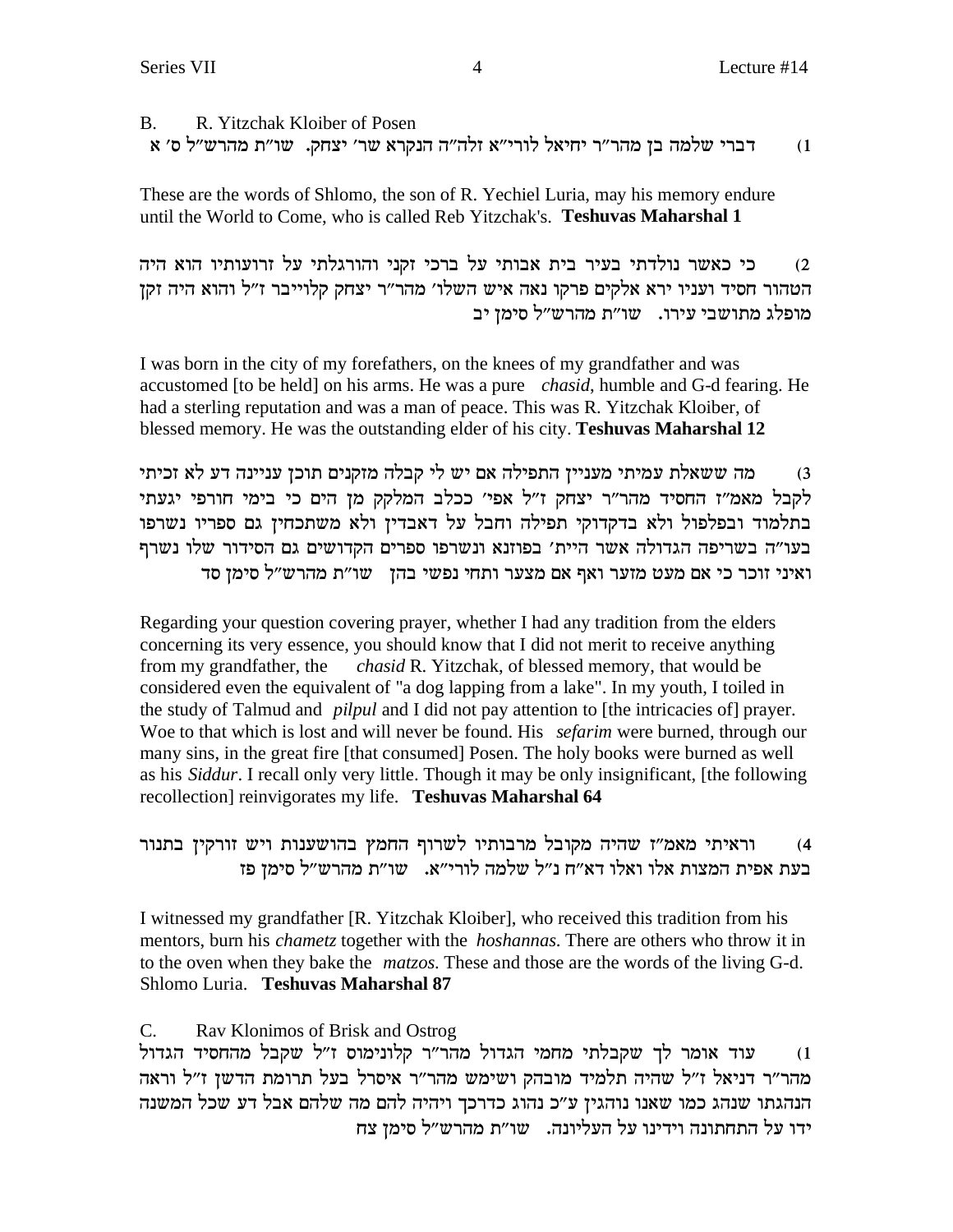I will tell you, in addition, that I received from my remarkable father-in-law, R. Klonimos, of blessed memory, who received from the great *chasid R*. Daniel, of blessed memory, who was a devoted and intimate disciple of R. Isserel, the author of the Terumas HaDeshen, of blessed memory, who witnessed him act in the same manner as we do [in] regards to putting on *tefilin* while standing]. Therefore, [I tell you] to act as you always have done and let the others do as they do. You should know, however, that anyone who [attempts to] make changes is in an inferior position and we have the upper hand. **Teshuvas Maharshal 98** 

בשנת חמשת אלפים ושלש מאות וארבע עשרה לבריאת עולם מנין שאנו מונין כאן  $(2)$ אוסטרוה׳ מתא דיתבא על נהר וילייא ועל נהר הורינ׳ אשר ממנה תצא תורה לרבים ולא מצד עצמה אשר בעו"ה אין לה קצין ומורה כ"א מצד חברים המקשיבים לתורת ד'. שו"ת מהרש״ל סימן ח

In the year 5314 from Creation, in the city of Ostrog,  $\dots$  [a city] which spreads Torah to the multitudes. This is not due to its own prestigious standing, for due to our great sins it has no leader or guide, but rather it is due to the *chaveirim* that attentively listen to the Torah of G-d. Teshuvas Maharshal 8

III. The Maharshal's Attitude Towards Philosophy and Kabbalah

#### $A_{\cdot}$ Philosophy

והקפתני בחבילות חכמות ורובן חיצונות, בכלים שונות, והפנימות עגונות. והתורה חוגרת שק ומקוננת עם נערותיה, כי ההרות בנים ובנות, הן הנזופות ומגונות, כעדה וצלה | בדורות הראשונות, ולחכמת אריסטו הערל אליו היית פונה בכל פינות. . . . ואח״כ הראיתני מחכמת אריסטו הערל, מתוך האדים שבארץ כו׳. אמרתי, אוי לי שעיני ראו נוסף למה שאזני שמעו, שעיקר המחמד והבושם הוא דברי הטמא, ויהי בפי חכמי ישראל כעין בושם לתורה הקדושה, רחמנא ליצלן מהעון הגדול. . . . העבודה יש לי יד בחכמתם כמותך אלא שארחיק מהם נדוד, שהרי אפילו בדברים היפים אמרו בע"ז יז, א, על כה"ג הרחק מפתח ביתה (משלי ה ה) ואין לך מינות והריסות כחכמתם. ולא יכיל מגילה עפה לכתוב תוכן דעתי, אלא בידיעה ובחיבה פנים מול פנים. . . . וזו היא אשמת הנשיא כמותך שנושא להן פנים, מאחר שאתה א–להים חיים. וכדאי לעיין בהם בהליכות לבית הכסא ודומהו מאחר מערבו בדברי שחשקה נפשם. שו״ת הרמ״א סימן ו

He encompassed me with bundles of scientific facts, most of them outside the realm of Torah study, with assorted containers, but those inner ones (representing the knowledge of Torah) were left destitute. The Torah is girded in sack cloth and is wailing together with her maid servants, for those [areas of wisdom] that bear sons and daughters are despised and rejected, like Ada and Tzilah of the previous generations (the wives of Lemech), and to the uncircumcized Aristotle you turned at every corner.... Afterwards, [when] you showed me the wisdom of the uncircumcized Aristotle . . . I said [to myself], "Woe to me that my own eyes witnessed what I had already heard: That the most powerful desire and perfume are the words of the unclean. And [now] it has become like a perfume for our Holy Torah!" The Compassionate One should save us from this awesome sin! . . . By all that is holy, I have just as great an expertise in their wisdom as you do. I, however, have greatly distanced myself from them. For even regarding the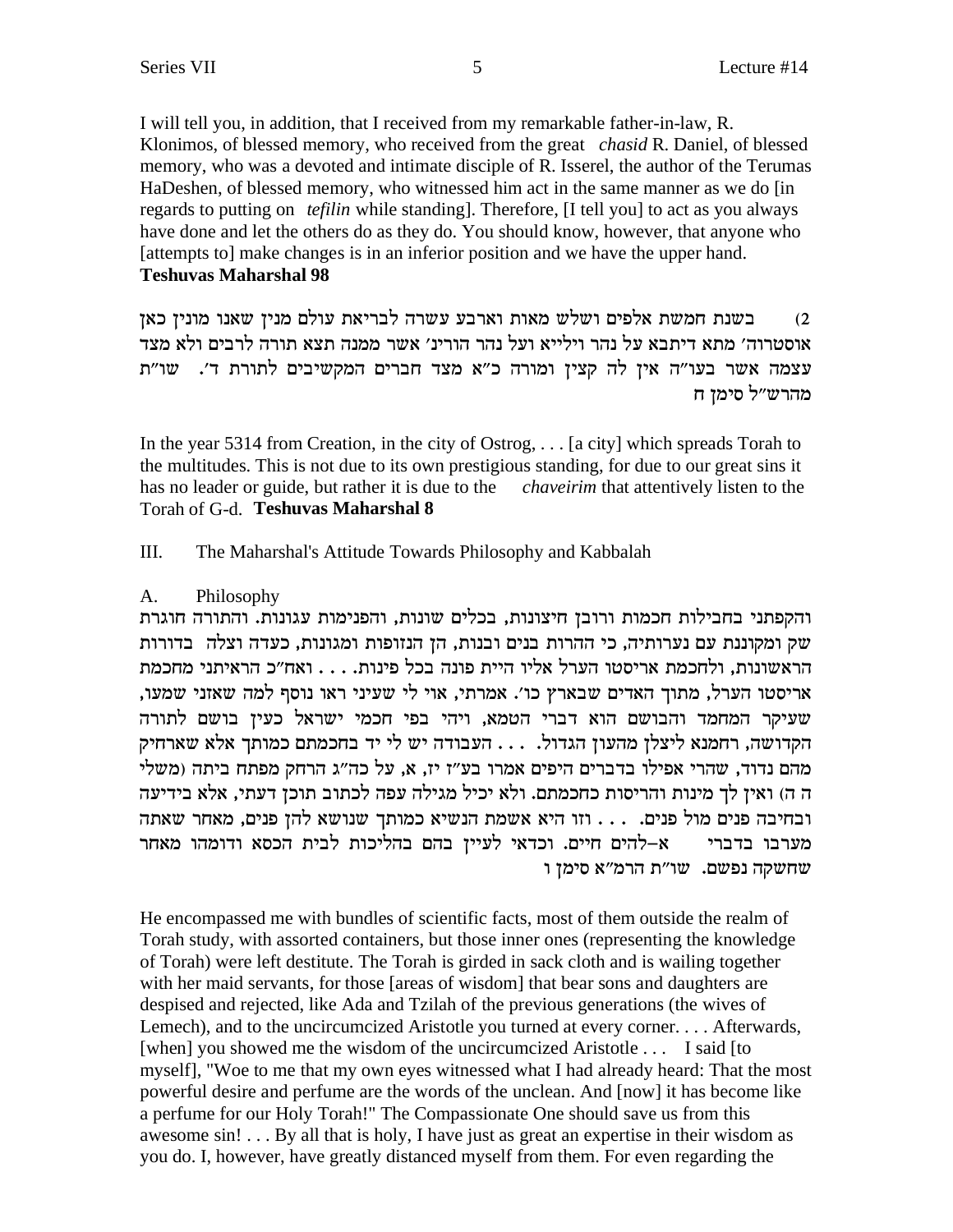beautiful things of theirs do the [Sages] say (Avodah Zarah 17a), "Distance yourself from the entrance of her house." (Proverbs 5:5) There is no greater heresy and destructive force than their wisdom. An entire wrapped scroll could not contain my entire opinion regarding this. It can only be articulated face to face with intimate knowledge and endearment.... This is the guilt of a leader like yourself who gives them credence, since you combine [their wisdom] with the words of the Living G-d. Since you have a strong attraction towards it, it is sufficient if you ponder [the works of the philosophers] as you go to the bathroom or any other such activity. Letter of the Maharshal to the Ramo as recorded in Teshuvas HaRamo 6

#### Ibn Ezra **B.**

שנמצא בכתב שכתב (הרמב״ם) לבנו וגוזר עליו ללמוד ספרי החכם ר׳ אברהם אבן עזרא אשר לא היה בעל תלמוד ורוב בנינו ופירושו התכונה והטבעים וקבלת חיצוניות, והתריס בכמה מקומות נגד דברי חכמי התורה והתלמוד – ואמת שמעתי אומרים עליו שכך היה מכריז והיה מודיע לרבים שאינו רוצה לישא פנים אלא לפרש עד מקום אשר שכלו מגיע לולי הקב"ה – ולא צדקו דבריו בעיני ולפי דעתי שכבר נתן עליהם הדין כי נתן יד למינים ולצדוקים ולקלי האמונה. אני הגבר אשר ראה עני עמי, ואף כל זאת ששיבח אותו הרמב"ם ונתן לו עטרה החרשתי כי דרך קצת בדרכיו בענין חכמות פילוסופיות וחירוזרים וסברות שבאותה חכמה זכו ועלו לשלימות ותכלית הנפש הנשארת, הלואי שתהיה עלייה זו עלייה, ותו לא מידי. הקדמתו לס׳ ים של שלמה למ׳ חולין

It has been discovered that the Rambam wrote to his son and exhorted him to study the works of the scholar R. Avraham ibn Ezra, who was not a Talmudic scholar, and whose works are, for the most part, based upon astronomy, science and foreign traditions, and who sharply criticized the statements of the Sages and the Talmud. While it is true, that I have heard it to be reported that he used to publicly announce that his purpose was to explain Scripture to the full extent that human intellect allowed, without negating the use of the Divine [tradition embodied in the words of the Sages or Talmud], his argument, in my eyes, is not justified; and, in my opinion, he has already been punished, for he has strengthened the hand of heretics and Sadducees and those of diminished faith. I am the man who has seen the torment of my people (See Lamentation 3:1). Despite all of [these deficiencies], the Rambam still praised him and bestowed upon him a crown. I thought that perhaps because he had partially trodden upon his own path of philosophic studies ... that he deemed him to be a person who had ascended to the highest level of spiritual perfection. I wish [for his own sake] that this [so called] ascension would really be an ascension. I have nothing else to say about this matter. Preface to Yam Shel Shlomo -**Chulin** 

 $C_{\cdot}$ Grammar

ובאלף מחילות יותר היה למר לעיין בחכמת הדקדוק, כי כתביך הם חומה פרוצה לרוב בנוכח ונסתר ונקבה וזכר ויחיד ורבים. שו"ת הרמ"א סימן ו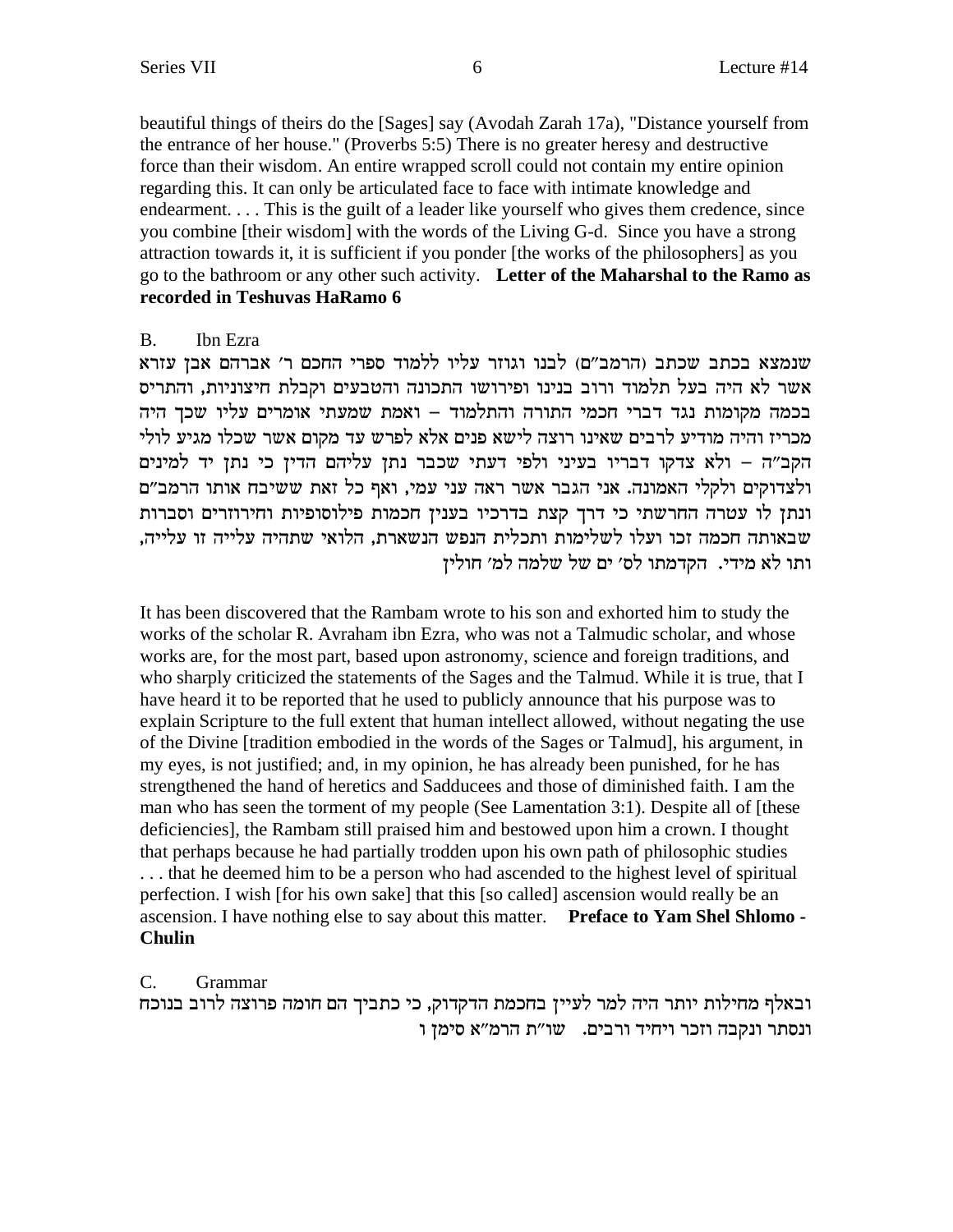Begging your forgiveness a thousand times over, it would have been better for you to research the field of Hebrew grammar, [rather than philosophy], for your letter is like a ruptured bulwark due to the [confusion] of second and third persons, female and male genders, and singular and plural forms. Letter of the Maharshal to the Ramo as recorded in Teshuvas HaRamo 6

D. Kabbalah ואולי אזכה אחר כמה ימים תראה פירושי מרקנטי וממערכת א–להות \_שו״ת הרמ״א  $(1)$ 

 $\mathbf{L}$ 

Perhaps I will have the merit, after time, that you see my commentary to Recanti and Mareches Elokus. Letter of the Maharshal to the Ramo as recorded in Teshuvas HaRamo 6

דע אהובי, חדשים מקרוב באו ורוצים להיות מכת המקובלים וממדרשי הנעלמים  $(2)$ ומחלשי הראות, לא יביטו באור הזהר ולא ידעו מוצאו ומבואו וכוונתו אלא שכך מצאו בספרי רשב״י – אבל האמת תורה דרכה במי שלא ידע להשיג סודות על הנכון בקל יבא לקצץ בנטיעות – לכן אהובי אל תלך בדרך אתם ואין לך עסק בנסתרות המתיהרים בחידושים כאילו הם יודעים ומבינים רזי תורה וצפוניה הלואי שידעו הגלויים. מה יפה כח של ר׳ שמשון מקינון. אחר שלמד סתרי הקבלה אמר שהוא מתפלל כתינוק בן יומו וד"ל. שו"ת מהרש"ל סימן צח

My friend, you should know that recently people have come with the desire to become part of the group of *Mekuballim* (mystics) who know the secret Midrashim and [yet] remain only] with weakened eyesight. They do not behold the light of the Zohar (splendor) nor do they know its comings and goings and meaning. Rather they merely quote what they saw in the works of R. Shimon b. Yochai. Truth, however, has shown us the way that someone who does not fully grasp the secret teachings will eventually become entangled in heresy. Therefore, my friend, do not go with them in their paths. You should not have any involvement in secret lore or with those who pride themselves with novel insights and [pretend] as if they know and understand the secrets and mysteries of the Torah. I wish that they would know the revealed areas of the Torah. How well did R. Shimshon of Chinon express himself, after he had studied the secrets of Kabbalah, that he prays before G-d like a new born child [without special Kabbalistic meditations]. This hint should be sufficient. Teshuvas HaMaharshal 98

 $IV$ The Humble Saint

A.

ואם בן חכמים אני מ״מ אין אני חכם. ים של שלמה חולין פ״א ס׳ כ״ט

[Don't refer to me as being a scholar] Even though my father was a scholar, I am not. Yam Shel Shlomo Chulin 1:29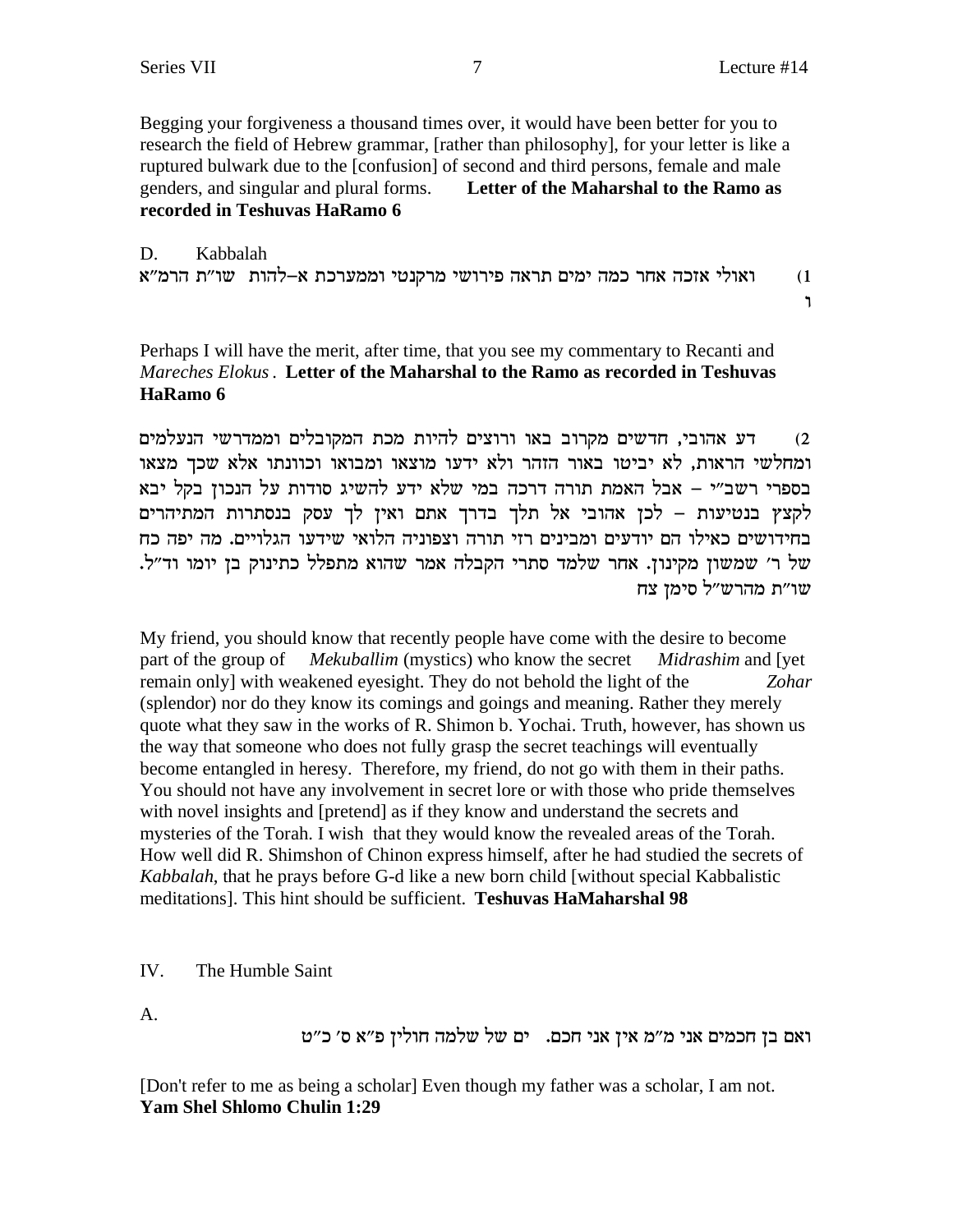B.

ואעפ״כ באם יתרצה לשניהם כאחת להחליט העניין על איש קלוש ופעוט כמוני לפרש ולחות דעתי על פי המשפט כדת חותך בלי פשר ותשר. אלא הדין יקוב ההר אז אדון כתלמיד לפני רבותיו. ואתיצבה לפני מלכים ולא אבוש. משו"ת מהרש"ל סימן יא

Despite all of this, if both of you desire that the matter be decided by someone as deficient and inexperienced as myself [and I have full lattitude] to completely express my views based upon the law itself without any compromises . . . then will I accept it and will judge the matter like a disciple before his masters. I will, however, stand before [Torah] royalty and will not be embarrassed to [render my decision]. **Teshuvas Maharshal 11**

# C.

```
לא אוכל לדבר בנסתרות כי לא בינת אדם לי בדברי בעלי העבודה הלקוחים באמתות מדברי
         מערכת א–להות אשר מהם רמז מעלת אדוני. שו״ת הרמ״א סימן ו
```
I cannot speak about the secret lore for I have not [normative] human understanding in the statements of the Masters of Divine Service (Kabbalists) which are derived from the words of the "Mareches Elokus" to which the glorified master alludes. **Teshuvas HaRamo 6**

### D.

איש כמוני שיש לי רב ורב והנני תלמיד גמור וצעיר בשנים איך יעלה בלבי ולדון ברוחי להורות ולפסוק. שו"ת מהרש"ל סימן לה

A person like myself, who certainly has [more than one] mentor, and is a student in the full sense of the word and is young in years, how does it even dawn upon me to adjudicate the matter and to render a halachic decision. **Teshuvas HaMaharshal 35**

# E.

יפה כיון וכתב האלוף הגאון על ככה כמסיני למטה הלכה: נאם יצחק בר בצלאל ז"ל הגר  $\mathbf x$  בולאדמי"ר. מהרש"ל בולא

The master, the Gaon, has ruled well in this matter, as if it were given from Sinai. Yitzchak b. Betzalel z"l who dwells in Vladimir. **Teshuvas Maharshal 1**

# F.

ושמעתי מרב א' שקבל דהגאון מהרש"ל בשבתו על כסא ההוראה לרב ואב"ד צוה למוכיח אחד שיבא בכל יום שעה אחת ויוכיחנו ויזהירנו כאלו הוא א׳ מהמון כי כך רצונו והרשות נתונה לו. ובעת בא המוכיח תיכף מהרש"ל מתעטף וישב לשמוע תוכחות מוסר ביראה ורעדה לפני ד'. אשריו ואשרי חלקו ואשרי העם שככה לו רב חסיד וקדוש זי"ע. ס' שם הגדולים להחיד״א מערכת ספרים ס׳ ראשית חכמה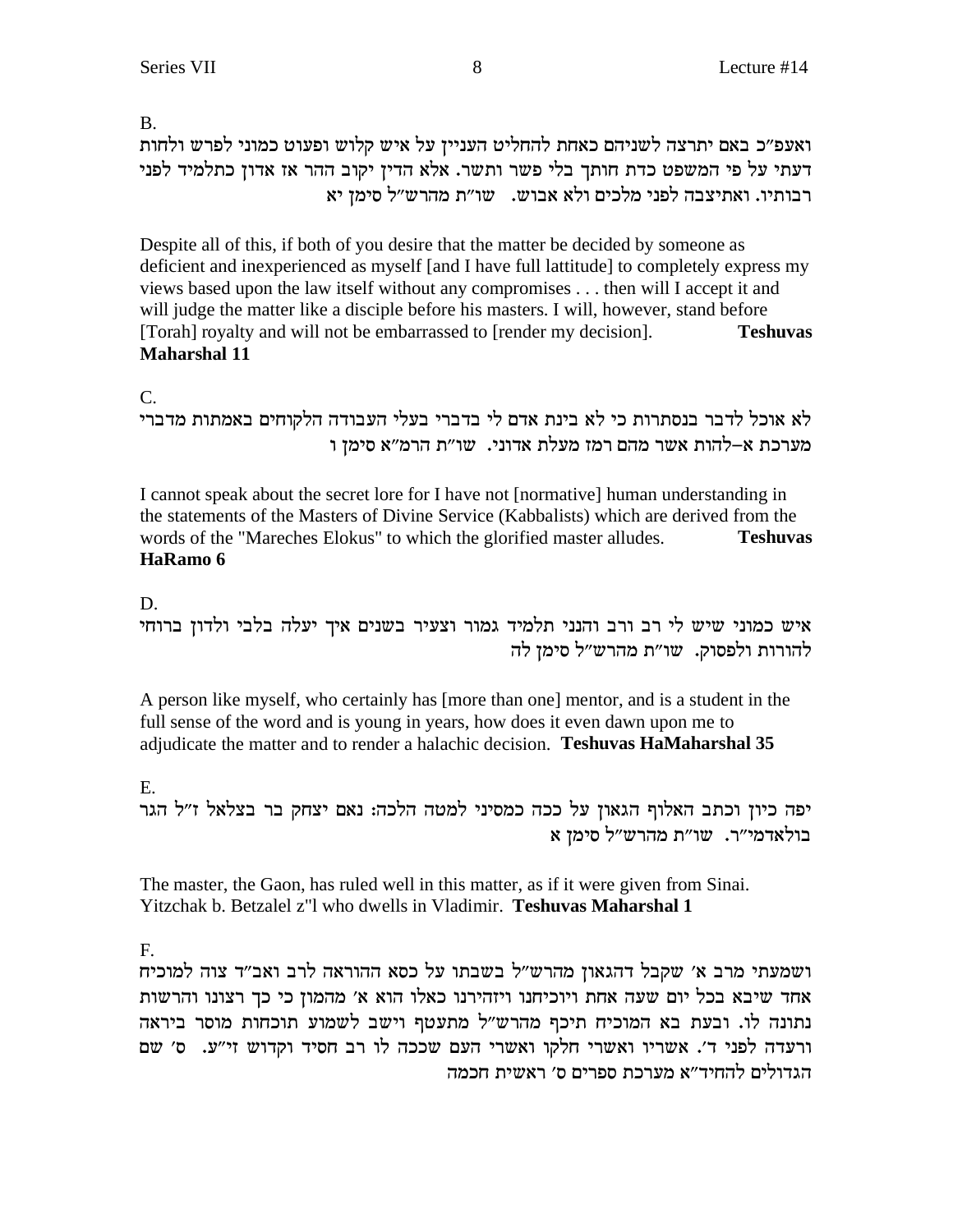I heard from a certain Rabbi who received the following tradition, that the Gaon, Maharshal, when he was in a position of being Rav and Av Bais Din, commanded a certain preacher to come to him every day to rebuke and admonish him and to treat him as if he were merely one of the common people, for that was what he wanted and he gave him permission to do so. When the preacher would come to him, the Maharshal would immediately wrap himself up [in his *tallis*] and would sit down to hear the constructive criticism with fear and trembling before G-d. Fortunate is he and fortunate is his portion and fortunate are the people that have such a holy and pious Rabbi. May his merit protect us. Shem HaGedolim

G.

ופעם אחת בא לידי ע"י נר מצוה ותורה אור כאילו הראוני מן השמים וכתבו לי  $(1)$ הרמנא ואמיץ ופתחו לי שערי אורה לומר עסוק בתורה . . . הקדמה לס׳ ים של שלמה למס׳ יבמות

One time, something happened to me through the lamp of the *mitzvah* and the light of Torah. It was as if Heaven was showing me and giving me authorization and Divinely sanctioned power and had opened for me the gates of light saying, "Involve yourself with the study of Torah." Preface to Yam Shel Shlomo - Yevamos

ואני שמעתי ממגידי אמת שהמעשה שהיה כך היה. פעם אחת לאחר שנשרף ק"ק  $(2)$ לולבין יע״א חיבר הגאון ז״ל הספר וכתב בלילה ספרו ולא היה לו כי אם נר קטן של חלב כמו חצי אצבע להשתמש לאורה ולא היה לו להדליק כי אם חצי שעה והצטער הגאון על זה מאד ונעשה לו נס ודלק הנר הקטן כל הלילה עד אור היום. המגיה לים של שלמה

I have heard from reliable sources that this is what actually occurred: After the holy community of Lublin was burned to the ground,  $\dots$  as the Gaon,  $z$ <sup>"</sup>l, was composing his sefer one night, he realized that he had only a small tallow candle, about a half inch in length, and it could only light for about a half hour. The Gaon was very distraught and a miracle happened to him and the small candle burned through the entire night until dawn. HaMagiah (Editor) L'Yam Shel Shlomo

 $V_{\cdot}$ The Search For Truth

 $A_{-}$ 

מה שנפל לבאר בסוגיא לא אאמין לשום אחד מן המחברים יותר מחבירו אף שיש  $(1)$ הכרע גדול במעלתם למי שהורגל בהם בעיון רב מ״מ התלמוד הוא המכריע וראיות ברורות יתנו עידיהן ויצדקו ולפעמים המחבר אחד כיון ההלכתא אבל לא מטעמא ע"כ דרשתי וחקרתי היטב בשבעה חקירות ובשבעה דרישות ובדיקות אחר כל מקור הדין וחוצב ההלכה בתכלית היגיע והעיון ובמעט שינה ברוב שיחה עם חבירי ותלמידי יותר מכולם וכל הקורא בו ימצא מקור חוצב עם מופתים יבין וישכיל שלא הנחתי שום מחבר שלא עסקתי בעיוני קודם חיתום גזר דין וירדתי לעומקא של הלכה כאשר חנני אלקים ויש לי כל ברוך המקום ברוב חסדו. הקדמה ליש"ש למ' יבמות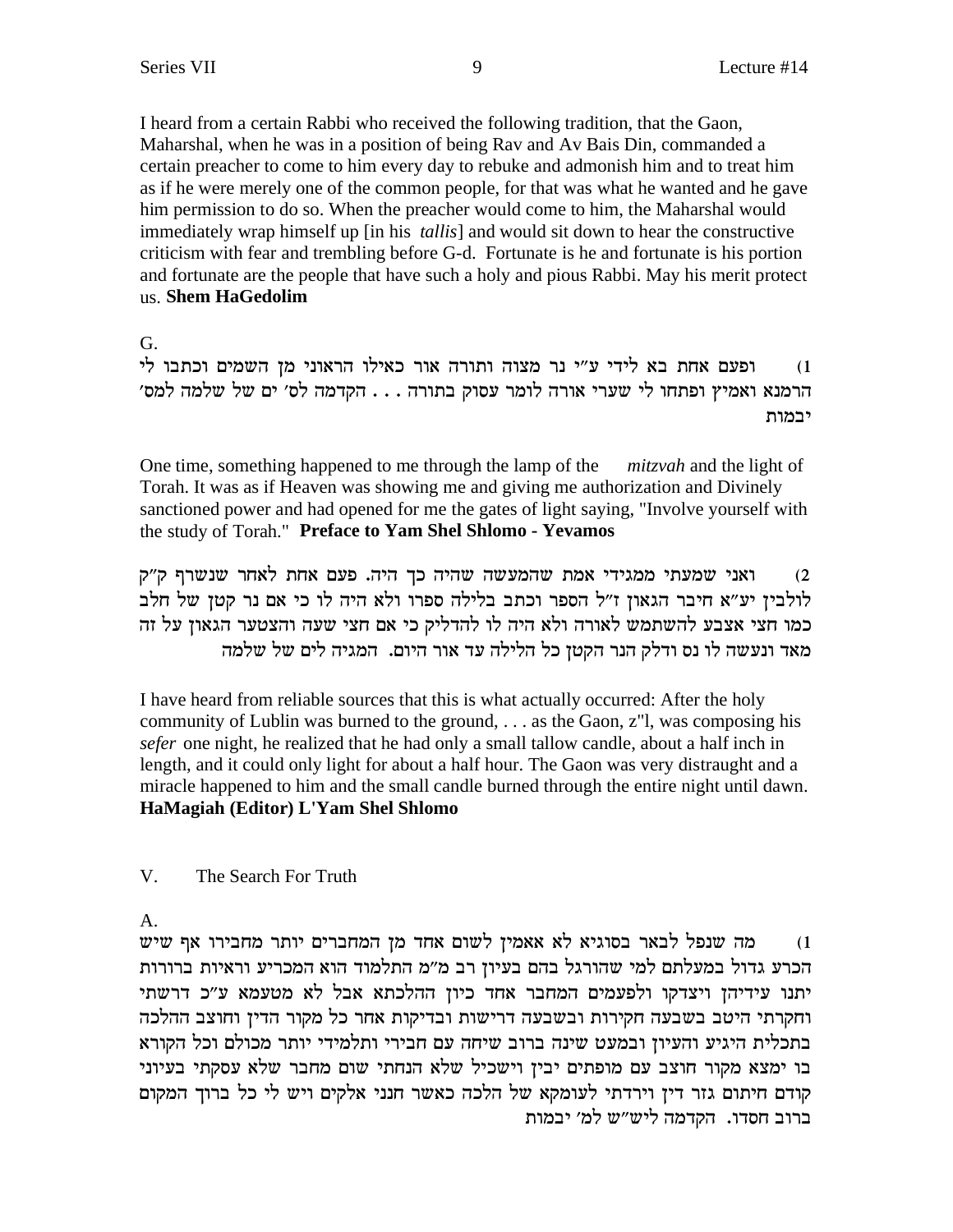When it comes to explaining a *Sugia* (the Talmud's discussion of a certain topic), I don't put any more trust in one author over another, even though, that for someone who is acquainted with their works, it is obvious that one is far superior to the other. The final arbiter is the Talmud itself and clear proofs derived from it. Let all others summon their witnesses and seek vindication. There are times that a certain author will reach a correct conclusion based, however, on faulty reasoning. I have, therefore, researched this subject matter with great care to uncover the source of the *halacha*, to the extent that human effort and endurance would allow, with little sleep and with much discussion with my colleagues and, even more so, with my students. All those who read this work will find the source of each *halacha*, which is based upon rigorous proof. [The reader will] perceive and [immediately] comprehend that I have not forgotten to quote any author in my research, before coming to a final conclusion and that I have plummeted the depths of halacha to the extent that G-d has graced me. I have everything. Blessed be the Omnipresent for the immensity of his kindness. **Preface to Yam Shel Shlomo -Yevamos** 

וזו היא שיטתי להביא כל הדיעות קדמאי, אמצעיים ואחרונים, פוסקים ומחברים  $(2)$ הלכה והלכה ובעלי תשובות כותבים איגרות קובצים וליקוטים. כדי שלא יבוא בעל דין לחלוק ולומר ראה איך שכתב מחבר זה דיניו פסקיו לפי דימיונו בראייה מספקת אלמלא ראה מחבר זה דברי הספר או איגרת תשובה של הרב ההוא לא נקט לבו לחלוק ובודאי היה חוזר מדבריו ובזאת יראתי והבאתי כל הדעות קדמאי דקדמאי ובתראי דבתראי. הקדמה ליש"ש למ׳ חוליז

My approach is to quote all of the learned opinions of the authorities of the early, middle and later eras, whether they be *Poskim* (legal authorities) or authors of texts on individual halachas or authors of responsa, whether it be in the form of letters, compendiums or collections. I did this in order that no one should come forth and argue, "See how this author wrote his legal rulings on the basis of his imagination with inadequate proofs! If this author would have seen this particular work or the responsum of that particular Rabbi, he wouldn't have had the audacity to disagree. He would have certainly recanted." This was my fear. I therefore quoted all of the opinions from the most ancient authorities to the most recent. Preface to Yam Shel Shlomo - Chulin

#### **B.**

ופעם אחת בא לידי ע״י נר מצוה ותורה אור כאילו הראוני מן השמים ונתנו לי הרמנא ואמיץ כח ממלאכות הרקיע ופתחו לי שערי אורה לומר עסוק בתורה דון ואסור והתר והורה הוי גבור כארי שבחבורה כתוב על ספר והביא להם תשורה.<sup>'</sup> הקדמתו ליש"ש למ' חולין

One time, something happened to me through the lamp of the *mitzvah* and the light of Torah. It was as if Heaven was showing me and giving me authorization and Divinely sanctioned power and had opened for me the gates of light saying, "Involve yourself with the study of Torah. Judge, forbid, allow, and guide. Become powerful as the lion of the group [of scholars]. Write [your ideas] in a *sefer* and bring [it to] them as a gift." **Preface to Yam Shel Shlomo - Chulin**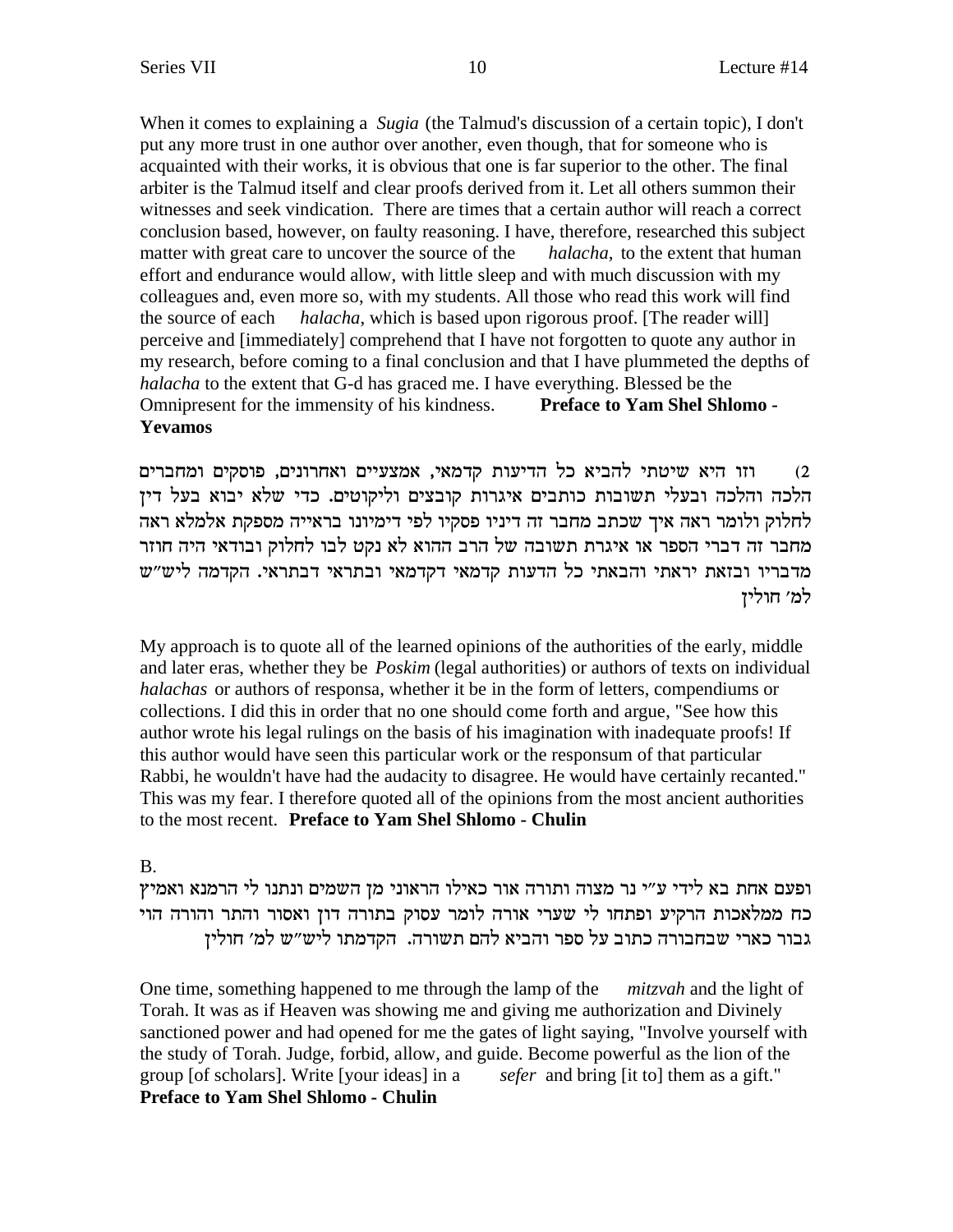$\overline{C}$ .

ובשתי שנים לא הגעתי במסכת יבמות אלא לחצי המסכת ועל כתובות יגעתי שנה תמימה ולא הגעתי אלא לשני פרקים. ופרק מצות חליצה עסקתי חצי שנה ויותר. הקדמתו ליש״ש ליבמות

After two years of study, I had only learned through half of the tractate Yevamos. I toiled over *Kesubos* for an entire year and only finished two chapters. I was engrossed in the study of Mitzvas Chalitza (the twelfth chapter of Yevamos) for over a half year. Preface to Yam Shel Shlomo - Yevamos

D.

ולפי מה שפירשתי הכל מתיישב שפיר . . . לא יתחוור אלא לפי מה שפירשתי. ח"ש לגיטין לד

According to what I explained, everything is resolved well. . . . It only becomes clear in accordance with what I have explained. Chochmas Shlomo - Gittin 34

 $E_{\rm{L}}$ 

ואל תשגיח בספרים הנדפסים מחדש על ידי סופר מוטעה שכך היה דרכו שכל פשט שלא הבין מחק וכתב כרצונו כאשר הראיתי לך בכמה מקומות שעברו שלמה לורי"א. ח"ש לעירובין סא.

Don't pay attention to the newly published texts [of the Talmud], because they were produced by an inaccurate transcriber. He erased and rewrote at will, as I have pointed out to you on numerous occasions. Shlomo Luria. Chochmas Shlomo - Eiruvin 61a

VI. The Lion

 $\mathbf{A}$ 

ואפילו על גדולי הראשונים מצינו לרש"ל שחולק עליהם כי לבו כלב הארי. ת' נודע ביהודה מהדורא תנינא ח' י"ד ס' נ"ב

We have found the Maharshal to have argued against the greatest of the early authorities, for his heart was like that of a lion. Noda B'Yehudah II Yoreh Deah 52

**B.** 

אף דנפק מפומיה דגברה רבה (המרדכי) לא צייתינן ליה. יש״ש קדושין פ״ב ס׳ א

Even though this statement was uttered from the mouth of a great man [such as the Mordechail, we will not listen to it, [for we have proofs to the contrary]. **Yam Shel** Shlomo Kiddushin 2:1

 $C_{\cdot}$ 

מה שכתב (המהרי"ק) שמי יכניס ראשו בין הרים גדולים בין רש"י ור"ת להכריע וק"ו אנו יתמי דיתמי ע"כ, בזה אינני מסכים עמו כי בודאי יפתח בדורו כשמואל בדורו. יש"ש ב"ק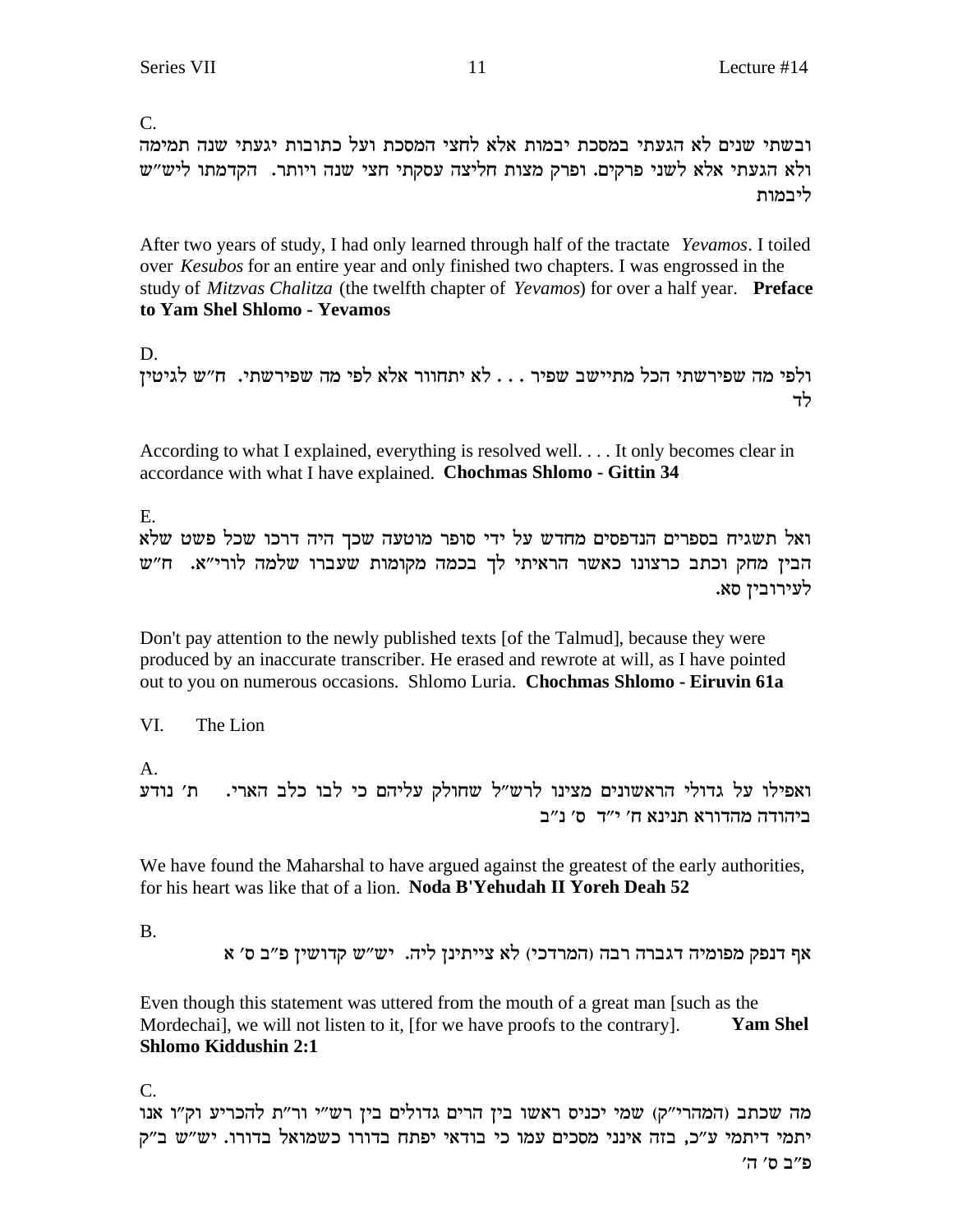I am not in agreement with the declaration which the Maharik wrote, "Who would dare" put his head between two great mountains, between Rashi and Rabbainu Tam, to decide [which one is right and which one is wrong]. Most certainly not we, who are the orphans of orphans." I maintain, however, that the rule,] "Yiftach in his generation is like Shmuel in his," most definitely applies. Yam Shel Shlomo Yevamos 2:5

D.

כי מימות רבינא ורב אשי אין קבלה לפסוק כאחד מן הגאונים או מן האחרונים אלא מי שיוכשרו דבריו להיות מיוסדים במופת חותך על פי התלמוד והירושלמי. הקדמה ליש״ש לחוליז

From the time of Ravina and Rav Ashi, there exists no tradition to guide us as to which of the Gaonim or later authorities we must follow. The only rule is that the opinion which is most solidly based upon clear proofs taken from the Talmud [Bavli] and Yerushalmi [is the most reliable]. Preface to Yam Shel Shlomo - Chulin

 $E_{\perp}$ Gaonim וכתב הרי"ף בשם הגאונים . . . והשיג הרא"ש . . . ולא נהירא דבריו כלל לחלוק על  $(1)$ קבלת הגאונים. יש״ש יבמות פ׳ י׳ ס׳ כ״ה

The Rif quoted an opinion in the name of the Gaonim . . . the Rosh critiqued that opinion ... It does not seem at all correct to disagree with a tradition of the Gaonim. Yam Shel Shlomo - Yevamos 10:25

> כשאדם טועה בפסקי הגאונים כטועה בדבר משנה. שו״ת מהרש״ל ס׳ ל״ו  $(2)$

When a person errs (by not having taken into account) the rulings of the Gaonim, it is as if he erred [by not taking into account] the words of the Mishnah. **Teshuvas** HaMaharshal 36

נראה שלא לסור מדברי ר"ח והגאון שכל דבריהם דברי קבלה. יש"ש יב' פי"ג ס' ט"ז  $(3)$ 

It seems to me that one should not deviate from the words of Rabbainu Chananel and the Gaon, for all of their words are based upon tradition. Yam Shel Shlomo - Yevamos  $3:16$ 

מי הוא זה ואי זה הוא אשר מלאו לבו להקל בדברי רש״י אשר מימיו אנו שותים.  $(4)$ יש"ש יבמות פ"ד ס' כ"ב

Who is the one who has the audacity to make light of the words of Rashi, whose waters we drink. Yam Shel Shlomo - Yevamos 4:22

> בטלו דברי רש״י נגד השאלתות. שו״ת ס׳ ו׳  $(5)$

The words of Rashi are rendered void in the face of the opinion of the She'iltos. **Teshuvas HaMaharshal 6**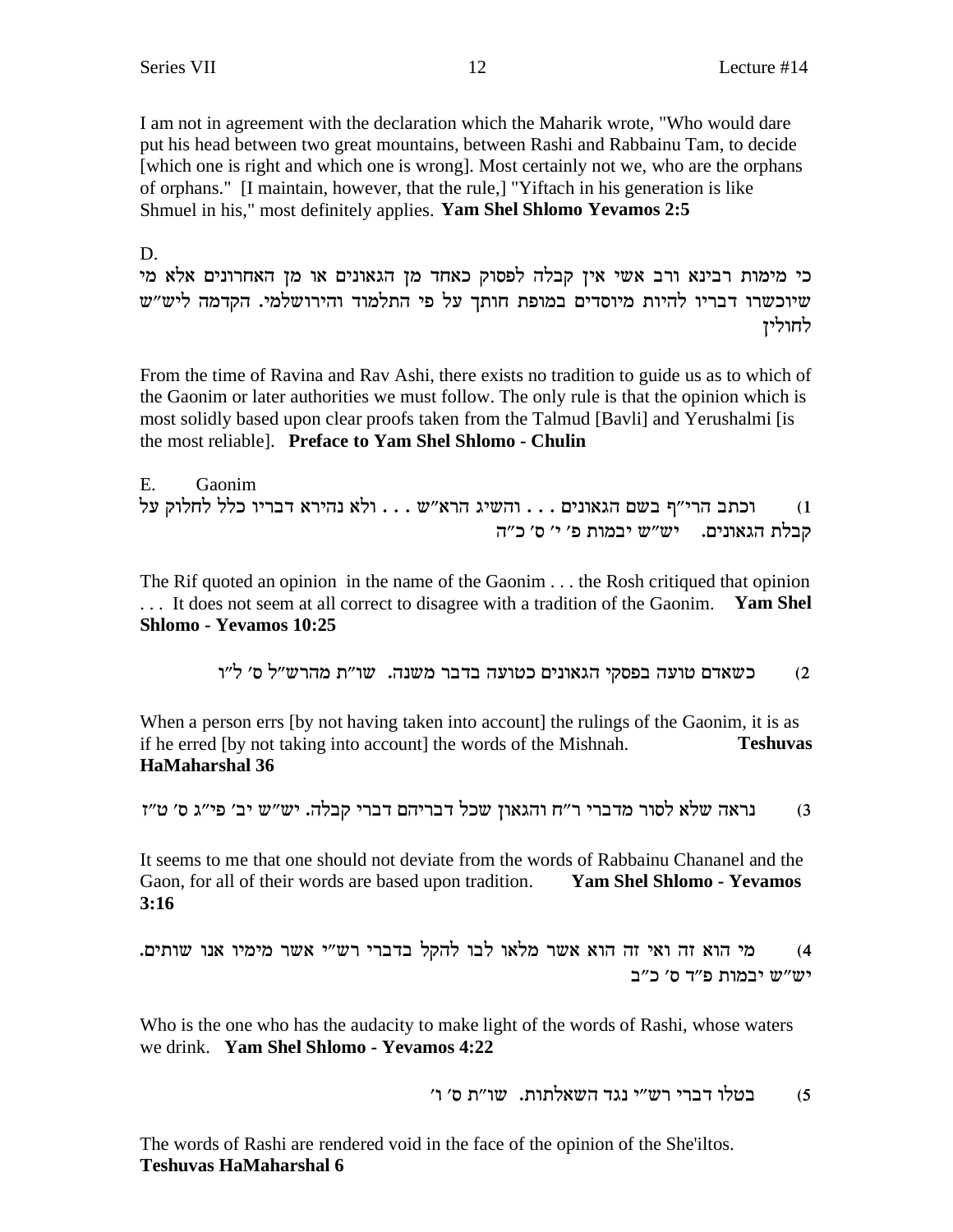$F_{\cdot}$ Rambam אמת שהרמב״ם הספרדי עשה חבור נאה מכל אשר היו לפניו בענין זה שהיה מסודר  $(1)$ בהלכותיו ובפסקיו . . . ובאמת לפי דעתו ושכלו כתב כל התורה . . . ומ"מ הוא אינו מקובל בשכל הנקנה מאחר שאינו ידוע מקורו ובאמת כתב עליו הר"מ מקוצי שהוא כחלום בלי פתרון וכו׳ וכמה פעמים השיג עליו הראב״ד בדברים נכוחים לעין כל בדבר הנראה לעינים. והמגיד משנה בעצמו כתב כמה פעמים שהוא ט״ס. הקדמה ליש״ש לחולין

It is true the Rambam of Spain created a work more beautiful than anything before it in its systematization of his *halachos* and rulings . . . In truth, according to his opinion and intellect, he wrote down the entire Torah. . . . That work, however, cannot be accepted by a critical mind since its sources are not documented. In all truth, did R. Moshe of Coucy write about it that it was akin to a dream without an interpretation  $\dots$  On many occasions did the Raavad, of blessed memory, critique him with cogent arguments that are obvious to everyone. The author of the Magid Mishneh, himself, often wrote that the words [of the Rambam] were written in error. Preface to Yam Shel Shlomo - Chulin

אף שהרמב"ם גדול בתורה הוא . . .לא אשא פנים בתורה ובדקתי עד שידי מגעת.  $(2)$ שו״ת מהרש״ל ל״ז

Even though the Rambam was a giant in Torah  $\dots$  I will not give undue respect when it comes to matters of Torah and I researched the subject to the best of my own ability. **Teshuvas Maharshal 37** 

G. Magid Mishneh (R. Vidal of Tolosa) והעבודה שנבהלתי על דבריו כי אחד מן התלמידם השוגים לא יפרש סוגיא דתלמודא כן להוציא פשט התלמוד וסוגייתו מדרכו. יש״ש יבמות פ״ו ס׳ כ׳

By all that is holy, I became disconcerted by his words, for even an error prone student would never explain a Talmudic *sugia* (subject of discussion) in a way that perverts the plain meaning of the text of the Talmud and its attendant *sugia*. Yam Shel Shlomo 6:20

Migdal Oz (R. Shem Tov ibn Gaon) H. מרוב שבושיו לא כתבתיו ושרי ליה מריה אף שהיה חכם ותלמודי בודאי, אבל מי  $(1)$ שמעיין ברוב דבריו ובפלפולו ומעיין אח"כ בשמעתא יהיו דברים זרים ומבולבלים ואינם מתוקנים. יש"ש בבא קמא פ"ח ס' ט'

Due to his many inaccuracies, I did not quote him. May his Master forgive him. Even though he must have been certainly a Talmudic scholar, anyone who analyzes his copious words and his *pilpulim* (analytical arguments) and afterwards looks into the Talmudic text, finds [his words] to be foreign to the text, confusing and inaccurate. **Yam Shel** Shlomo Bava Kama 8:9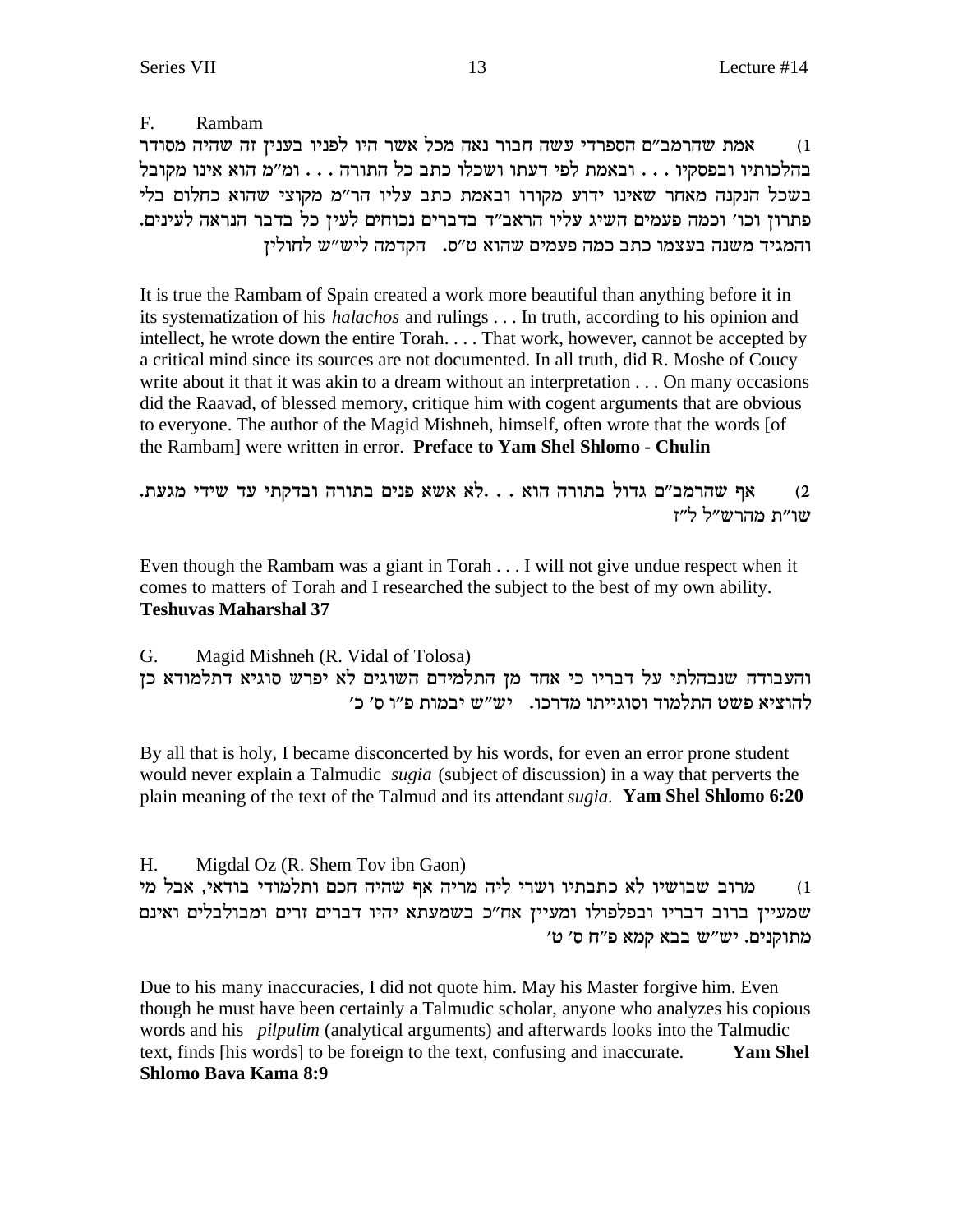ומקלקל ומעוות הדברים בלי טעם וריח ועובר בבל תשחית הדיו. הקדמת יש"ש  $(2)$ לחוליז

He ruined and perverted the words without any valid basis (lit. without taste or smell) and violated the prohibition, "Thou shalt not waste" by [wasting the] ink. **Preface to Yam Shel Shlomo - Chulin** 

Binyamin Z'ev (R. Benyamin b. Matisyahu) I. ולא ראה תוכן הגמרא וגנב דעת הבריות כאלו דקדוק בעומק ההלכה . . וזהו חילול השם ינשה פסק להכריע בדעתו מדעת הגמרא ולא ראה אותה מעולם . . . ע"כ אני אומר ומזהיר שעשה פסק לרבים שלא ילך שום אדם אחר ספרו אפילו לאיסור וק"ו להיתר . . . כי כל דבריו גנובים וארוכים בפלפול שאינו לצורך וכנגד פנים מראה אחור ולא הלך בדרך המחברים כגון מהרי"ל ז"ל מהרא"י ז"ל ומהררי"ק ז"ל ומהררי"ו ז"ל שכל דבריו נכוחות . . . ושרי ליה מריה אם הוא צדיק למה הביא הקב״ה תקלה על ידו. יש״ש ב״ק פ״ח ס׳ ע״ב

He did not see the main idea of the gemora and misled humanity by having them think that he had carefully analyzed the halacha in great depth.... This is a desecration of the Divine Name, for he ruled based upon his own understanding against the ruling of the gemara, which he never saw in the first place.... Based on the above, do I state and warn the populace that no one should follow the rulings contained in his work, even when he is stringent and most certainly when he is lenient... for all of his words are misleading and too long because of unnecessary *pilpul* and instead of being straightforward, he goes round about. He did not go in the path of authors such as Maharil z"l, Maharai z"l, Maharik z"l, and Mahariv z"l, whose words are clear and evident... May his Master forgive him. If he is a *tzaddik*, why did the Holy One, blessed be He, give him cause to stumble? Yam Shel Shlomo Bava Kama 8:72

#### $J_{\cdot}$ R. Yosef Karo

וחיבר ספר בית יוסף, אשר כל רואיו ידעון את מעלתו ואת טובו ורוב טוב הצפון  $(1)$ בקרבו, אז נבהלתי שפועל הריק פעלתי, ושיגעתי לריק ולבהלה ושינתי בחנם ממני גזלתי, ואל הנעור הזה התפללתי, כי דברי נגד חכם הנ"ל כאיז נחשבו ושרגא בטיהרא מאי מהני, וכפיס מעץ יבש כמוני מה יענה, כי בידיעתו הכוללת הקיף הכל, וד׳ בירך אותו בכל, דבר אחד ממנו לא נפל מכל. . . . וזה הוא הדבר, כי דעתי הי׳ לקצר ולהבר, האיכל מתוך הפסולת הקדמה לס׳ דרכי משה

[R. Yosef Karo,] composed the Bais Yosef, [a work in which it is obvious] to all that it is a superior work with an immense amount of superb material contained within it. I was disconcerted that all that I had toiled . . . and all of the sleepless nights had all been in vain. My words compared to those of the Sage [R. Yosef Karo] are insignificant. What use is a lamp in the middle of the day?... My intention [in creating an abbreviated version of my former work] is to summarize and to refine, ... Preface to Darkei Moshe

רבינו יוסף קארו עשה פשרות בעניני פסקי הלכות מדעתו מסברת הכרס ברוב פעמים  $(2)$ באיסור והיתר נגד הקבלה אשר קבלנו ונהגו עד הנה. והתלמידים הולכים אחרי דבריו פסקיו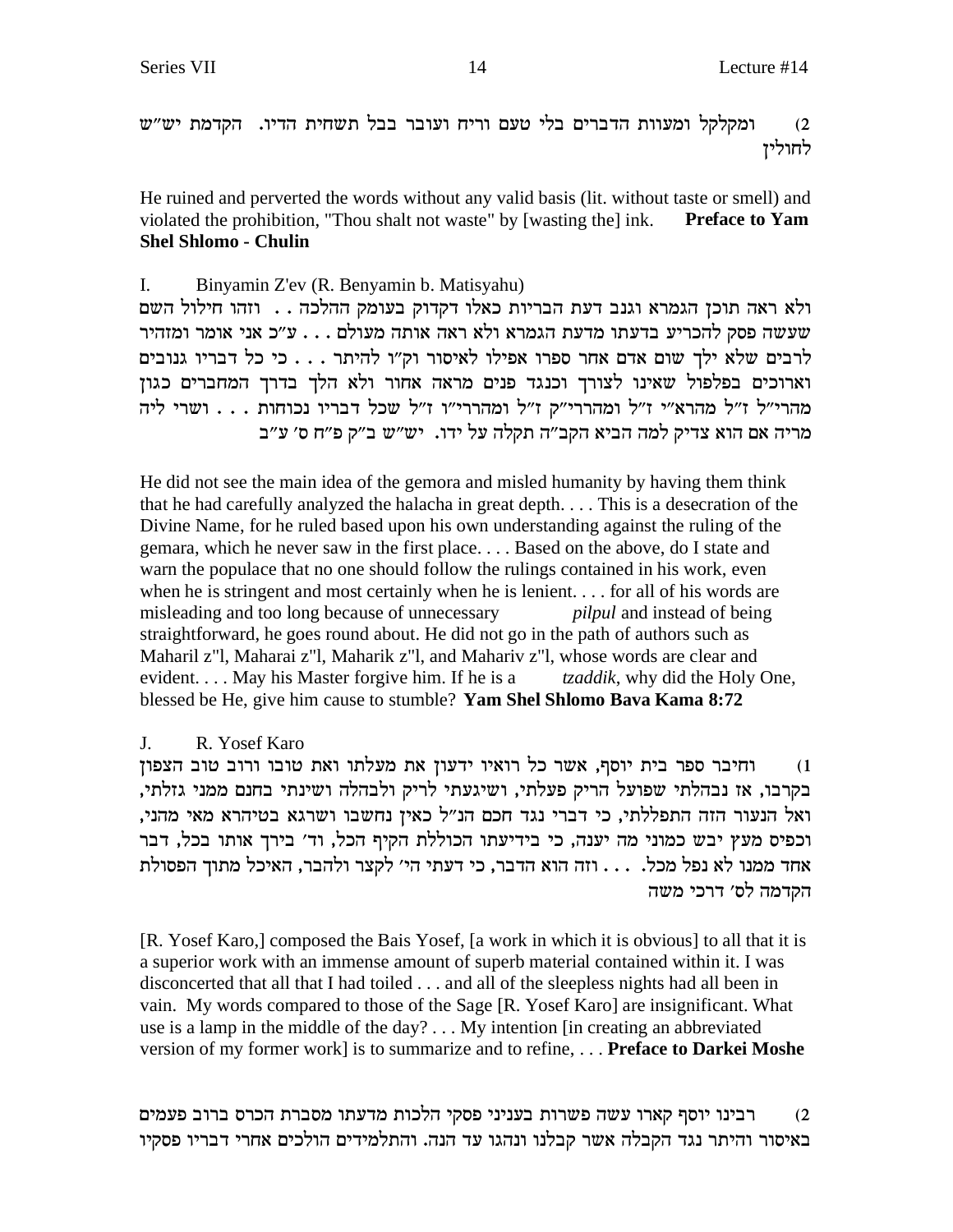ולא ידעו שבנפשם הוא, שהוא הכריע כמה פעמים נגד התוספות והפוסקים אשר אנו נוהגין כוותיהו . . . כי כך הענין הרע אשר לפניהם מה שכתוב בספר יאמינו אם יעמוד איש חי וצוח ככרוכיה שאין הדין כן בראיות גמורות או אפילו בקבלה לא יחושו לדבריו . . . ולא די בזה למהר"י קארו מה שעשה פשרה על אלו שלשה הגדולים הרי"ף והרא"ש והרמב"ם היכא שהושוו שנים מהם דאזלינן בתרייהו ולא חש לכל הגדולים האחרים כאלו מסורה הקבלה בידו מימות הזקנים – אלא אף במקומות אחרים עשה פשרה . . . וכן בכמה מקומות לא ירד לעומקה ההלכה. . . . זאת ועוד אחרת לא היו לפניו ספרים מוגהים והעתיקם בטעות כאשר ימצאו בדפוס ולפעמים בנה יסוד על הטעות ההוא. הקדמתו ליש״ש חולין

Rabbainu Yosef Karo, on his own initiative, made final decisions regarding halachic rulings based only upon his own whim (lit. opinions of the stomach), in most instances in matters of *issur v'heiter* (ritual law - that which is permitted and that which is forbidden). This all runs counter to our own traditions which we have received and practiced up until this day. The students, [reading his work,] are following his words and rulings and don't realize that it is at the cost of their lives, for often times he has decided against the position of Tosefos and the *Poskim* (legal authorities) which is our custom to follow.... This is the state of this terrible situation: What people read in a sefer, they believe to be true. Even if anyone will subsequently arise, even if he screeches like a crane that the halacha is not so and brings conclusive proofs or even a tradition, they will pay no heed to him.... It is sufficient cause for alarm that R. Yosef Karo based his decisions upon these three Torah giants: The Rif, the Rosh, and the Rambam, and where two of them are in agreement, he ruled accordingly and did not concern himself with the opinions of all the other Torah giants, as if he possessed the received tradition from the time of the Elders; but in addition, there are many places where he did not plumb the depths of the halacha.... Besides all of the above, he did not have before him corrected texts and he copied over the errors that he found in print. Often times, he deduced principles based on those errors. Preface to Yam Shel Shlomo - Chulin

#### K.

בעוה"ר הנסמכים מרובים והיודעים מועטים . . . שאין אחד מכיר מקומו ומיד כשהוא נסמך מתחיל להשתרר ולקבץ בחורים בהון עתק, כדרך השרים ששוכרים עבדים לרוץ לפניהם. והנה אותם נקראו שועלים קטנים שמחבלים כרם ד' צב-אות כאשר כתב הרמב"ם. וכן יש זקנים בעו"ה שאפילו סוגיא דשמעתא אינם מבינים לתכליתה ואינם יורדים לעומקא של הלכה כלל רק זקנים בשנים ובלא קנית חכמה ג"כ הם המשתררים על הצבור ועל הלומדים ומחרימים ומתירים ומסמיכים לתלמידים שלא למדו לפניהם. ואפילו אם נמצא לפעמים חריף גדול ולמדן מ"מ מעשיו מקולקלים ואינו דורש לשמה ולקיים המצווה רק להאריך הפלפול ולגדל השם. ובדרך זה הולכים עכשיו התלמידים, ואדרבה מלעיגים עכשיו על איזה צורבא מרבנן שמדקדק ונזהר במצות השם ועוסק בתורה ובמע"ט, ונזהר במצות הקלים ומתפלל .<br>בלא היסח הדעת בכוון גדול כצחוק הוא בעיני התלמידים. יש"ש מ' ב"ק פרק ח' ס' נ"ח

Because of our great sins, those with *semicha* (Rabbinic ordination) are many, but those that are knowledgeable are few. . . . for no one knows their place and as soon as they receive ordination, they begin to act in a lordly manner and gather *bachurim* around them, using extravagant wealth, just like noblemen, who hire servants to run before them. Behold, such people [rightfully should be] referred to as the, "small foxes who destroy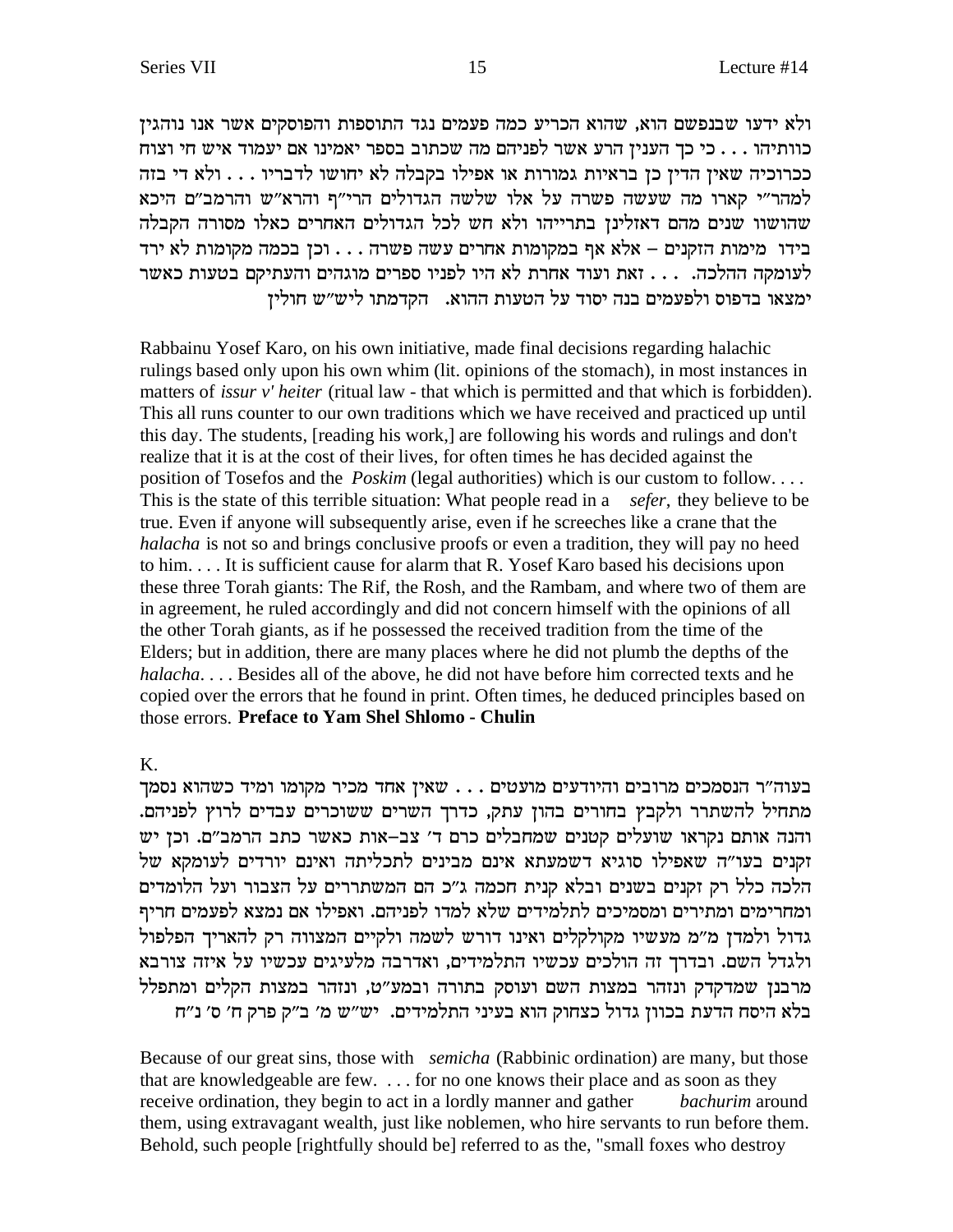the vineyard of the L-rd of Hosts", as the Rambam writes. Similarly, there are elders, through our great sins, who don't even properly understand a *sugia* (Talmudic discussion) and never plumb the depths of the *halacha*. They are just elderly in age, without the acquisition of wisdom. These, too, lord over the community and the scholars. They excommunicate, permit [that which is questionable] and grant ordination to students who never studied under them. . . . Even if at times we do find someone with great acuity who is a scholar, his actions are flawed. He doesn't do research for its own sake and to fulfill the commandments but rather in order to create a protracted *pilpul* and to enhance his reputation. The students are now following this same path and contrary [to what is expected of them], they heap scorn upon any young scholar who is exacting and careful in fulfilling G-d's commandments, engrossed in the study of Torah and in the fulfillment of good deeds, who is careful even with [so called minor] *mitzvos*, and who prays without distraction with great concentration. [Such a person] is a laughing stock in the eyes of these students. **Yam Shel Shlomo - Bava Kama 8:58**

### VII. A Life.of Struggle

A.

כהיום איש כמוני אשר שומע כל היום עלבון התורה ועלבונו מן השוני"ם ופורשי"ן ואינן שונין בכמה מיני שונים ואמרתי אשמרה לפי מחסום ואשכם ואערב לבית המדרש בתמיד הליהם. שו"ת מהרש"ל סימן יא של בין הערבים ת"ל והם כלים מאליהם. שו"ת מהרש"ל סימן יא **D** 

Today, a person like myself, constantly listens to the disgrace heaped upon the Torah by the "Shonim" (so called students of the Oral Law) and "Porshim" (so called ascetics) who come in many forms. I said that I would guard my mouth [from speaking ill of them] but rather, I shall rise early to go the Bais Midrash (Study Hall) and stay late, a [modern form of] the continual offering of the morning and the continual offering of the evening . . . and they will dissipate on their own. **Teshuvas Maharshal 11**

B.

ודה ולא אבוש כי בעו"ה ממריד' תלמידי המורדים ופושעים בי וסומכין ובוטחין על גבורת הזק"ן ובנו הגאון יצ"ו הם המוציאים אותי חוץ למחיצתי ומחסרים גופי ובריאת שכלי. ומאן דלא שהייה לאוניתא דמלכא דאדום לא לישהיי' לאוניתא דידי או יהפך לבם ל"ב האבן והאכזר ללב בשר או יתן לי חיל ואמיץ כח להציל את נפשי ונפש התלמידים הכשרים מידיהם ואף בהיותי בארץ אויבי וכפוי תחת ידם לא מאס וגעל ה"י להפר בריתו אתי והרבה גבולי בתלמידים הגונים מכל ד׳ קצוי ארץ והם כקוצים בעיניהם ורחמנא ליחוס וליפרק מר ממרעין בישין כאלו חי שלא היה עומד מר בנסיו׳ כאלו אפי׳ חדש ימים כי לא .<br>ניסה וזכה לשני עולמות בחייו כן יהא לעד ויגדל כסאו עד הכסא דברי שאירך שלמה לוריא שו"ת מהרש"ל סימן טז

[If I felt that you were right,] I would admit to this without being embarrassed by the unrest [it may cause at the hands] of those renegade [former] disciples of mine that [continually] rebel against me. They do this because they rely upon the strong support of the elderly Gaon [R. Shalom Shachna] and his son, [R. Yisrael], may G-d protect them. These [disciples] are responsible for having me put outside my rightful place. They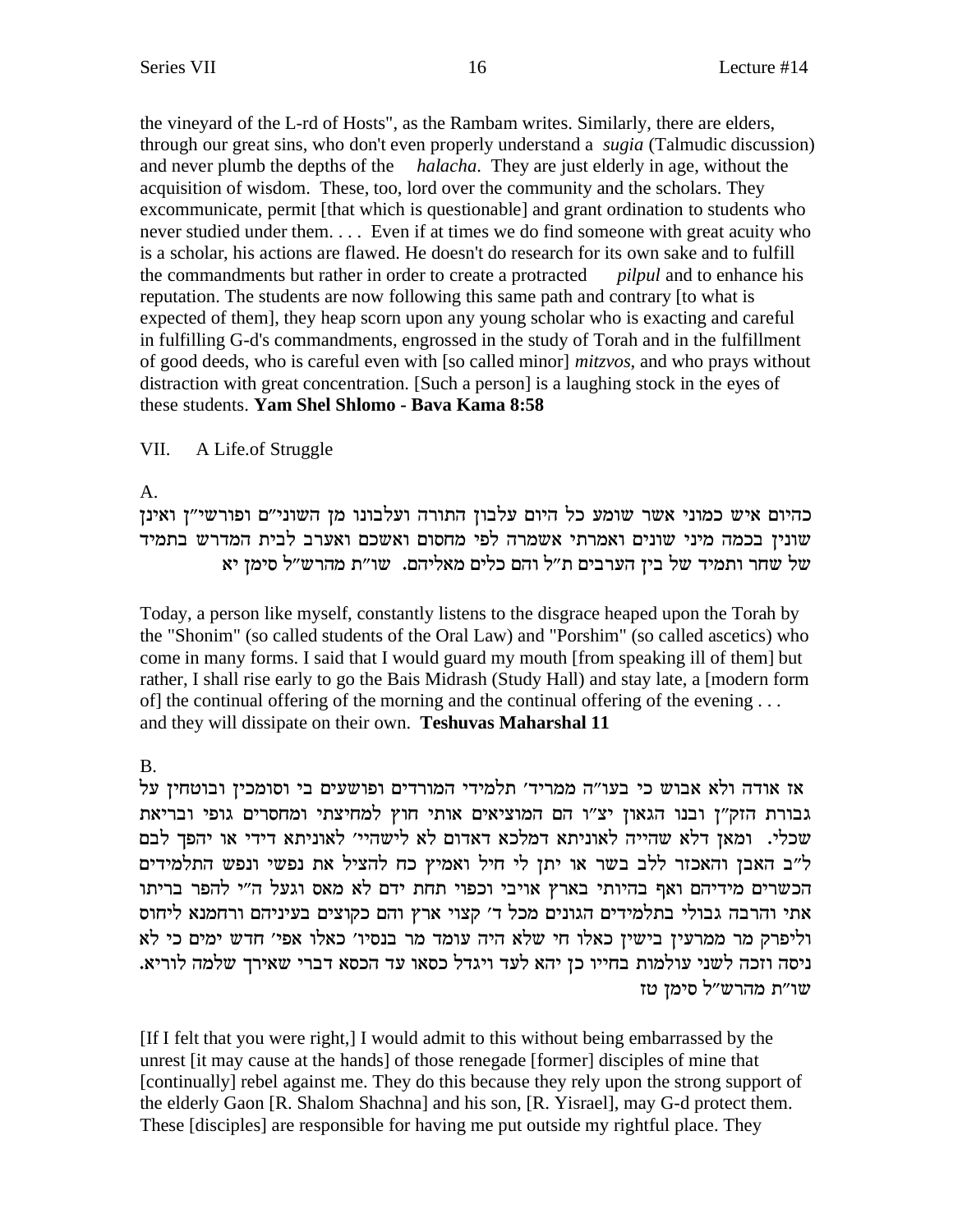diminish my bodily [strength] and mental health. The One who did not delay in punishing those who tormented the king of Edom will either not delay in punishing those that torment me or will turn their stone and cruel hearts into hearts of flesh or will give me the strength and power to save my soul and the souls of my upright students from their hands. Even though I am in the land of my enemies and am forced to be under their hand, Hashem, may He be blessed, has not found me revolting nor has rejected me nor annulled his covenant with me. He has increased my boundaries with students who have come from all four corners of the earth. They are like thorns in their eyes. May the Compassionate One have pity and save the master (the Ramo) from such terrible situations. By my life, the master did not experience such [difficulties as I have] even for a month's time, for you were not tested and merited both worlds in your lifetime. So should it be for ever and may your throne become magnificent forever. These are the words of your relative, Shlomo Luria. **Teshuvas Maharshal 16**

### VIII. A Life Long Friendship

A.

סוף דבר אני מקבל עלי מהיום שאהבתך תהא חקוקה בלבי, והלואי שתהא מצדך נערך החצי , כי עדיין לא פסקת ותו לא מידי רק חיים ושלו׳ יוסיפו לך. דברי שאירך אוהבך בלב ונפש 'שלמה בן מהר"ר יחיאל לוריא ז"ל ה"ה הנקרא ש"ר יצחק. ת' הרמ"א ו

 In conclusion, from this day and on, do I accept upon myself that your love be inscribed upon my heart. I only wish that from your side it should be half as much . . . Only life and peace should be increased for you. These are the words of your relative who loves you with heart and soul. Shlomo b. R. Yechiel Luria, of blessed memory, who is called Shlomo, Reb Yitzchok's. **Teshuvas HaRamo 6**

B.

שמו יוצא וטבעו יוצא כנאם הגבר לאוכל ואיתיאל (משלי ל.א) אשרי לדור ששרוי בתוכו  $w$ לאות ולמופת כיקותיאל (דהי"א א, יח) גדול כשמאי ענוותן כהלל, כל עוף הפורח עליו בשעה שעוסק בתורה מיד נשרף כיונתן בן עוזיאל (ב"ב קלד, א) בו סתרי התורה א"לצפ"ן וסתרי ומישאל כל הדברים שנשתכחו מחזיר בפלפולו כעתניאל בספור הנושא ובמסופר הנשוא או בהגדת ההתחלה ובמסופר הנושא, במחוייב ובנאה, לו נאה לדרוש במוסכם ובטבעי ובמסופק ובמושאל, כי בחכמתו יתהלל המתהלל, הוא הגאון מ"ר שאירי מוהר"ר שלמה בן הגאון מוהר"ר יחיאל ש"ן למר שלו' ולתורתו שלו' ולכל אשר לו שלו'. מו"ת הרמ"א סימן ה

His name and fame have spread like that of king Solomon. Fortunate is the generation in which he dwells. It is as a sign and miracle like [that of] Moses. He is as great as Shamai and as humble as Hillel. Any bird that would fly over him would be immediately burned, just like it was said of R. Yonason b. Uziel (See Bava Basra 134a). He contains all the secret teachings of "Eltzafon" and "Mishael". He is able to reconstruct any of the Torah that would be forgotten just like Asniel b. Knaz . . . HaGaon, my relative, R. Shlomo b. HaGaon R. Yechiel, may he live forever. Peace unto the master and peace unto his Torah and peace unto all that is his. **Teshuvas HaRamo 5**